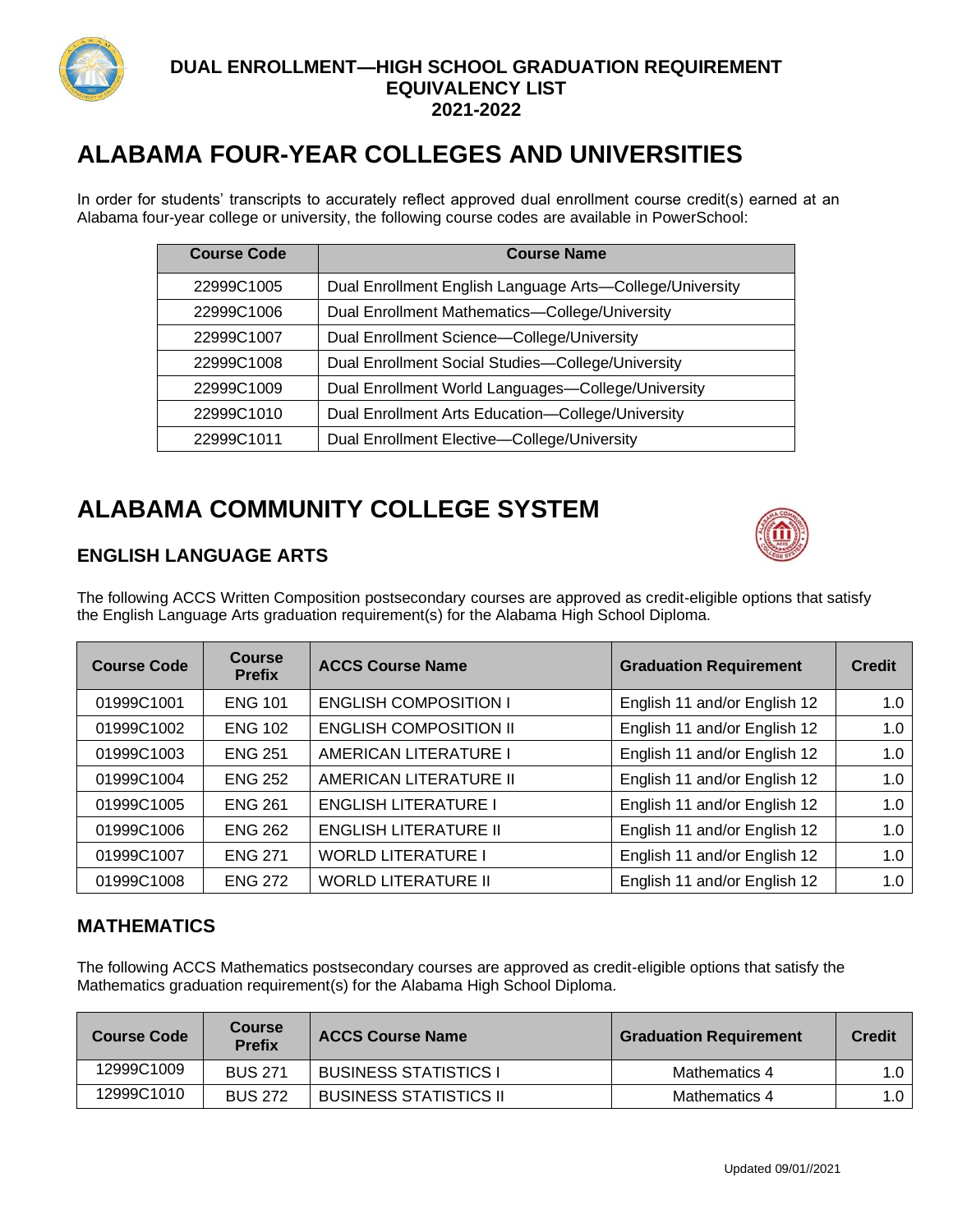

| <b>Course Code</b> | <b>Course</b><br><b>Prefix</b> | <b>ACCS Course Name</b>       | <b>Graduation Requirement</b> | <b>Credit</b> |
|--------------------|--------------------------------|-------------------------------|-------------------------------|---------------|
| 02999C1009         | MTH 100                        | INTERMEDIATE COLLEGE ALGEBRA  | Mathematics 4                 | 1.0           |
| 02999C1016         | <b>MTH 103</b>                 | INTRO TO TECH MATHEMATICS     | Mathematics 4                 | 1.0           |
| 02999C1001         | <b>MTH 110</b>                 | <b>FINITE MATHEMATICS</b>     | Mathematics 4                 | 1.0           |
| 02999C1002         | MTH 112                        | PRECALCULUS ALGEBRA           | Mathematics 4                 | 1.0           |
| 02999C1003         | <b>MTH 113</b>                 | PRECALCULUS TRIGONOMETRY      | Mathematics 4                 | 1.0           |
| 02999C1004         | <b>MTH 115</b>                 | PRECALCULUS W/ ALGEBRA & TRIG | Mathematics 4                 | 1.0           |
| 02999C1017         | MTH 116                        | MATHEMATICAL APPLICATIONS     | Mathematics 4                 | 1.0           |
| 02999C1021         | <b>MTH 120</b>                 | CALCULUS AND ITS APPLICATIONS | Mathematics 4                 | 1.0           |
| 02999C1005         | <b>MTH 125</b>                 | <b>CALCULUS I</b>             | Mathematics 4                 | 1.0           |
| 02999C1006         | MTH 126                        | <b>CALCULUS II</b>            | Mathematics 4                 | 1.0           |
| 02999C1007         | <b>MTH 227</b>                 | CALCULUS III                  | Mathematics 4                 | 1.0           |
| 02999C1010         | <b>MTH 231</b>                 | MATH FOR THE ELEM TEACHER I   | Mathematics 4                 | 1.0           |
| 02999C1008         | MTH 237                        | LINEAR ALGEBRA                | Mathematics 4                 | 1.0           |
| 02999C1013         | MTH 265                        | ELEMENTARY STATISTICS         | Mathematics 4                 | 1.0           |
| 02999C1014         | <b>MTH 270</b>                 | PROBABILITY & STAT CONCEPTS   | Mathematics 4                 | 1.0           |

# **SCIENCE**

The following ACCS Natural Sciences postsecondary courses are approved as credit-eligible options that satisfy the Science graduation requirement(s) for the Alabama High School Diploma.

| <b>Course Code</b> | <b>Course</b><br><b>Prefix</b> | <b>ACCS Course Name</b>                 | <b>Graduation Requirement</b> | <b>Credit</b> |
|--------------------|--------------------------------|-----------------------------------------|-------------------------------|---------------|
| 03999C1001         | <b>AST 220</b>                 | INTRODUCTION TO ASTRONOMY               | Science 3 and/or Science 4    | 1.0           |
| 03999C1022         | <b>GLY 101</b>                 | PHYSICAL GEOLOGY                        | Science 3 and/or Science 4    | 1.0           |
| 03999C1002         | <b>BIO 101</b>                 | <b>INTRODUCTION TO BIOLOGY I</b>        | Science 3 and/or Science 4    | 1.0           |
| 03999C1003         | <b>BIO 102</b>                 | <b>INTRODUCTION TO BIOLOGY II</b>       | Science 3 and/or Science 4    | 1.0           |
| 03999C1004         | <b>BIO 103</b>                 | <b>PRINCIPLES OF BIOLOGY I</b>          | Science 3 and/or Science 4    | 1.0           |
| 03999C1005         | <b>BIO 104</b>                 | <b>PRINCIPLES OF BIOLOGY II</b>         | Science 3 and/or Science 4    | 1.0           |
| 03999C1008         | <b>BIO 201</b>                 | <b>HUMAN ANATOMY &amp; PHYSIOLOGY I</b> | Science 3 and/or Science 4    | 1.0           |
| 03999C1009         | <b>BIO 202</b>                 | HUMAN ANATOMY & PHYSIOLOGY II           | Science 3 and/or Science 4    | 1.0           |
| 03999C1011         | <b>BIO 220</b>                 | <b>GENERAL MICROBIOLOGY</b>             | Science 3 and/or Science 4    | 1.0           |
| 03999C1012         | CHM 104                        | INTRO TO INORGANIC CHEMISTRY            | Science 3 and/or Science 4    | 1.0           |
| 03999C1013         | <b>CHM 105</b>                 | <b>INTRO TO ORGANIC CHEMISTRY</b>       | Science 3 and/or Science 4    | 1.0           |
| 03999C1016         | <b>CHM 111</b>                 | <b>COLLEGE CHEMISTRY I</b>              | Science 3 and/or Science 4    | 1.0           |
| 03999C1017         | <b>CHM 112</b>                 | <b>COLLEGE CHEMISTRY II</b>             | Science 3 and/or Science 4    | 1.0           |
| 03999C1024         | <b>PHS 111</b>                 | PHYSICAL SCIENCE                        | Science 3 and/or Science 4    | 1.0           |
| 03999C1025         | <b>PHS 112</b>                 | <b>PHYSICAL SCIENCE II</b>              | Science 3 and/or Science 4    | 1.0           |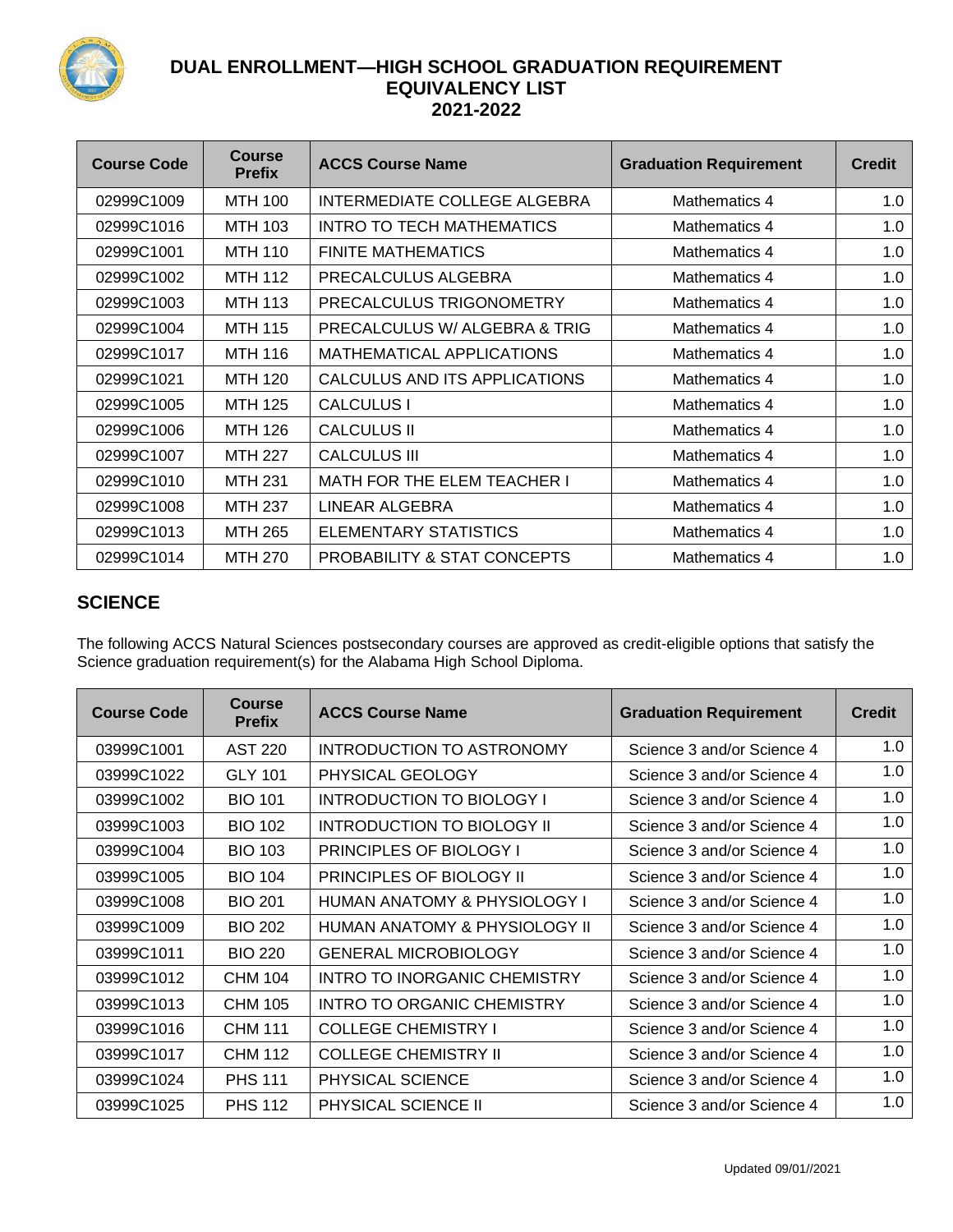

| <b>Course Code</b> | <b>Course</b><br><b>Prefix</b> | <b>ACCS Course Name</b>              | <b>Graduation Requirement</b> | <b>Credit</b> |
|--------------------|--------------------------------|--------------------------------------|-------------------------------|---------------|
| 03999C1026         | <b>PHS 120</b>                 | <b>ENVIRONMENTAL SCIENCE</b>         | Science 3 and/or Science 4    | 1.0           |
| 03999C1035         | <b>PHY 115</b>                 | <b>TECHNCAL PHYSICS</b>              | Science 3 and/or Science 4    | 1.0           |
| 03999C1036         | <b>PHY 120</b>                 | INTRODUCTION TO PHYSICS              | Science 3 and/or Science 4    | 1.0           |
| 03999C1027         | <b>PHY 201</b>                 | <b>GENERAL PHYSICS I-TRIG-BASED</b>  | Science 3 and/or Science 4    | 1.0           |
| 03999C1028         | <b>PHY 202</b>                 | <b>GENERAL PHYSICS II-TRIG-BASED</b> | Science 3 and/or Science 4    | 1.0           |
| 03999C1029         | <b>PHY 213</b>                 | <b>GENERAL PHYSICS WITH CAL I</b>    | Science 3 and/or Science 4    | 1.0           |
| 03999C1030         | <b>PHY 214</b>                 | <b>GENERAL PHYSICS WITH CAL II</b>   | Science 3 and/or Science 4    | 1.0           |

# **SOCIAL STUDIES**

The following ACCS History, Social, and Behavioral Sciences postsecondary courses are approved as credit-eligible options that satisfy the Social Studies graduation requirement(s) for the Alabama High School Diploma.

| <b>Course Code</b> | <b>Course</b><br><b>Prefix</b> | <b>ACCS Course Name</b>      | <b>Graduation Requirement</b> | <b>Credit</b> |
|--------------------|--------------------------------|------------------------------|-------------------------------|---------------|
| 04999C1009         | <b>HIS 201</b>                 | UNITED STATES HISTORY I      | US History I                  | 1.0           |
| 04999C1010         | <b>HIS 202</b>                 | UNITED STATES HISTORY II     | US History II                 | 1.0           |
| 04999C0517         | <b>POL 211</b>                 | AMERICAN NATIONAL GOVERNMENT | <b>US Government</b>          | 0.5           |
| 04999C0503         | ECO 231                        | PRINCIPLES OF MACROECONOMICS | Economics                     | 0.5           |
| 04999C0504         | ECO 232                        | PRINCIPLES OF MICROECONOMICS | Economics                     | 0.5           |

# **ARTS EDUCATION**

The following ACCS Humanities and Fine Arts postsecondary courses are approved as credit-eligible options that satisfy the Arts Education graduation requirement(s) for the Alabama High School Diploma.

| <b>Course Code</b> | <b>Course</b><br><b>Prefix</b> | <b>ACCS Course Name</b>        | <b>Graduation Requirement</b> | <b>Credit</b> |
|--------------------|--------------------------------|--------------------------------|-------------------------------|---------------|
| 05999C1001         | <b>ART 100</b>                 | <b>ART APPRECIATION</b>        | <b>Arts Education</b>         | 1.0           |
| 05999C1008         | <b>ART 203</b>                 | <b>ART HISTORY I</b>           | Arts Education                | 1.0           |
| 05999C1010         | <b>ART 233</b>                 | <b>PAINTING I</b>              | <b>Arts Education</b>         | 1.0           |
| 05999C1026         | <b>MUS 101</b>                 | <b>MUSIC APPRECIATION</b>      | <b>Arts Education</b>         | 1.0           |
| 05999C1031         | <b>THR 120</b>                 | THEATER APPRECIATION           | <b>Arts Education</b>         | 1.0           |
| 05999C1033         | <b>THR 126</b>                 | <b>INTRODUCTION TO THEATER</b> | <b>Arts Education</b>         | 1.0           |
| 05999C1034         | <b>THR 131</b>                 | <b>ACTING TECHNIQUES I</b>     | <b>Arts Education</b>         | 1.0           |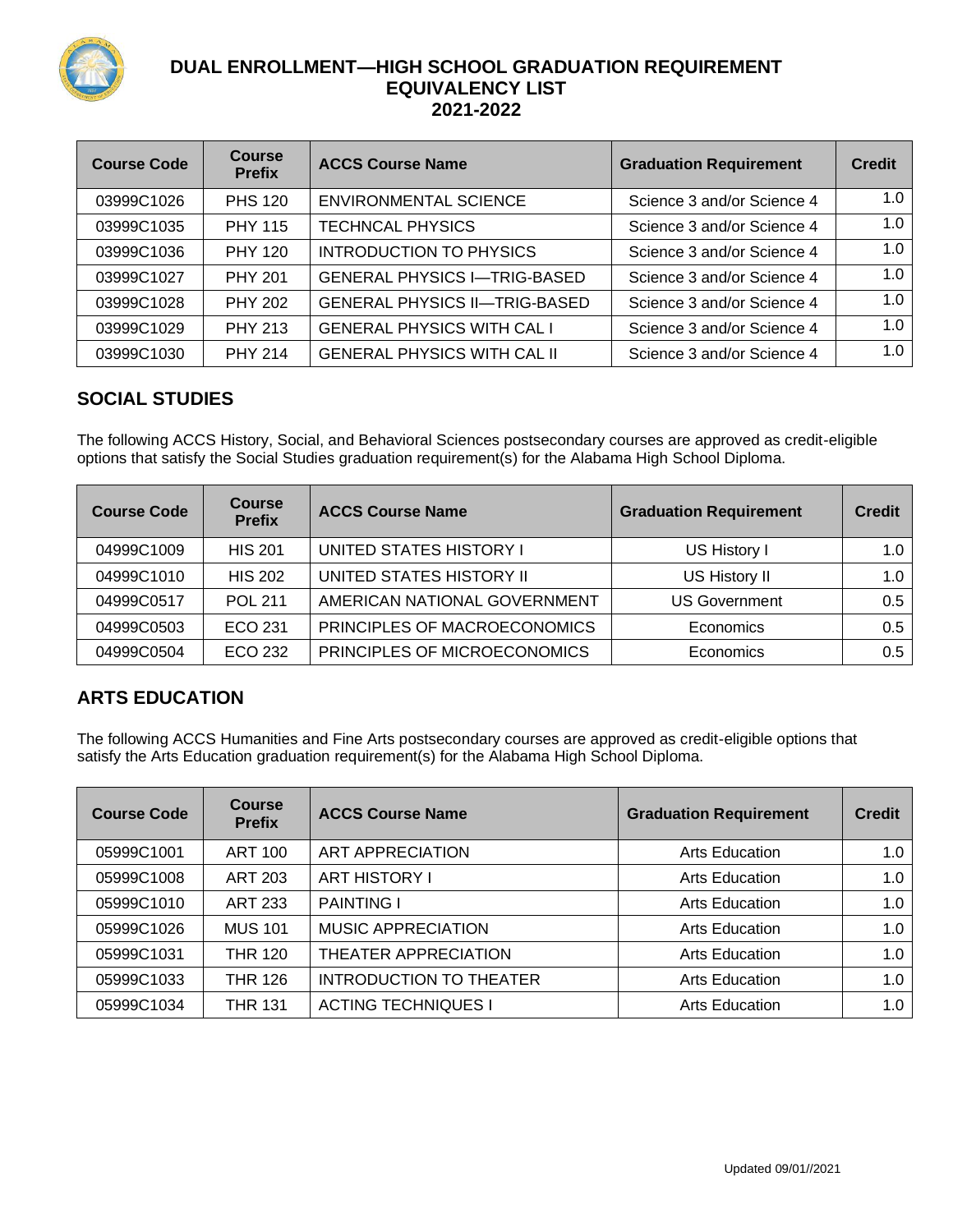

## **WORLD LANGUAGES**

The following ACCS Humanities and Fine Arts postsecondary courses are approved as credit-eligible options that satisfy the World Languages graduation requirement(s) for the Alabama High School Diploma.

| <b>Course Code</b> | <b>Course</b><br><b>Prefix</b> | <b>ACCS Course Name</b>        | <b>Graduation Requirement</b> | <b>Credit</b> |
|--------------------|--------------------------------|--------------------------------|-------------------------------|---------------|
| 24999C1001         | <b>FRN 101</b>                 | <b>INTRODUCTORY FRENCH I</b>   | World Languages               | 1.0           |
| 24999C1002         | <b>FRN 102</b>                 | <b>INTRODUCTORY FRENCH II</b>  | World Languages               | 1.0           |
| 24999C1003         | <b>FRN 201</b>                 | <b>INTERMEDIATE FRENCH I</b>   | World Languages               |               |
| 24999C1004         | <b>FRN 202</b>                 | <b>INTERMEDIATE FRENCH II</b>  | World Languages               | 1.0           |
| 24999C1011         | <b>SPA 101</b>                 | <b>INTRODUCTORY SPANISH I</b>  | World Languages               | 1.0           |
| 24999C1012         | <b>SPA 102</b>                 | <b>INTRODUCTORY SPANISH II</b> | World Languages               | 1.0           |
| 24999C1013         | <b>SPA 201</b>                 | <b>INTERMEDIATE SPANISH I</b>  | World Languages               |               |
| 24999C1014         | <b>SPA 202</b>                 | <b>INTERMEDIATE SPANISH II</b> | World Languages               | 1.0           |

#### **COMPUTER SCIENCES**

The following ACCS Pre-Professional, Major, and Elective postsecondary courses are approved as credit-eligible options that satisfy the Career & Technical Education, Mathematics, and/or Science graduation requirement(s) for the Alabama High School Diploma.

| <b>Course Code</b> | <b>Course</b><br><b>Prefix</b> | <b>ACCS Course Name</b>         | <b>Graduation Requirement</b> |     |
|--------------------|--------------------------------|---------------------------------|-------------------------------|-----|
| 10999C1011         | <b>CIS 150</b>                 | INTRO TO COMP LOGIC & PROGRAM   | CTE, Math 4, or Science 3/4   | 1.0 |
| 10999C1014         | <b>CIS 155</b>                 | INTRO TO MOBILE APP DEVELOP     | CTE, Math 4, or Science 3/4   | 1.0 |
| 10999C1066         | <b>CIS 157</b>                 | INTRO TO APP DEVELOP WITH SWIFT | CTE, Math 4, or Science 3/4   | 1.0 |
| 10999C1022         | <b>CIS 191</b>                 | INTRO TO COMP PROG CONCEPTS     | CTE, Math 4, or Science 3/4   | 1.0 |
| 10999C1028         | <b>CIS 201</b>                 | INTRO TO COMP PROG CONCEPTS     | CTE, Math 4, or Science 3/4   | 1.0 |
| 10999C1072         | <b>CIS 202</b>                 | <b>PYTHON PROGRAMMING</b>       | CTE, Math 4, or Science 3/4   | 1.0 |
| 10999C1036         | CIS 212                        | VISUAL BASIC PROGRAMMING        | CTE, Math 4, or Science 3/4   | 1.0 |
| 10999C1037         | CIS 213                        | ADV VISUAL BASIC PROGRAMMING    | CTE, Math 4, or Science 3/4   | 1.0 |
| 10999C1039         | <b>CIS 215</b>                 | C# PROGRAMMING                  | CTE, Math 4, or Science 3/4   | 1.0 |
| 10999C1040         | <b>CIS 216</b>                 | ADVANCED C# PROGRAMMING         | CTE, Math 4, or Science 3/4   | 1.0 |
| 10999C1047         | <b>CIS 251</b>                 | C++ PROGRAMMING                 | CTE, Math 4, or Science 3/4   | 1.0 |
| 10999C1073         | <b>CIS 252</b>                 | ADVANCED C++ PROGRAMMING        | CTE, Math 4, or Science 3/4   | 1.0 |
| 10999C1071         | <b>CIS 255</b>                 | <b>JAVA PROGRAMMING</b>         | CTE, Math 4, or Science 3/4   | 1.0 |
| 10999C1074         | <b>CIS 256</b>                 | ADVANCED JAVA                   | CTE, Math 4, or Science 3/4   | 1.0 |
| 10999C1075         | <b>CIS 285</b>                 | OBJECT ORIENTED PROGRAMMING     | CTE, Math 4, or Science 3/4   | 1.0 |
| 11999C1013         | <b>CAP 105</b>                 | INTRO TO COMP PROG FOR 3D       | CTE, Math 4, or Science 3/4   | 1.0 |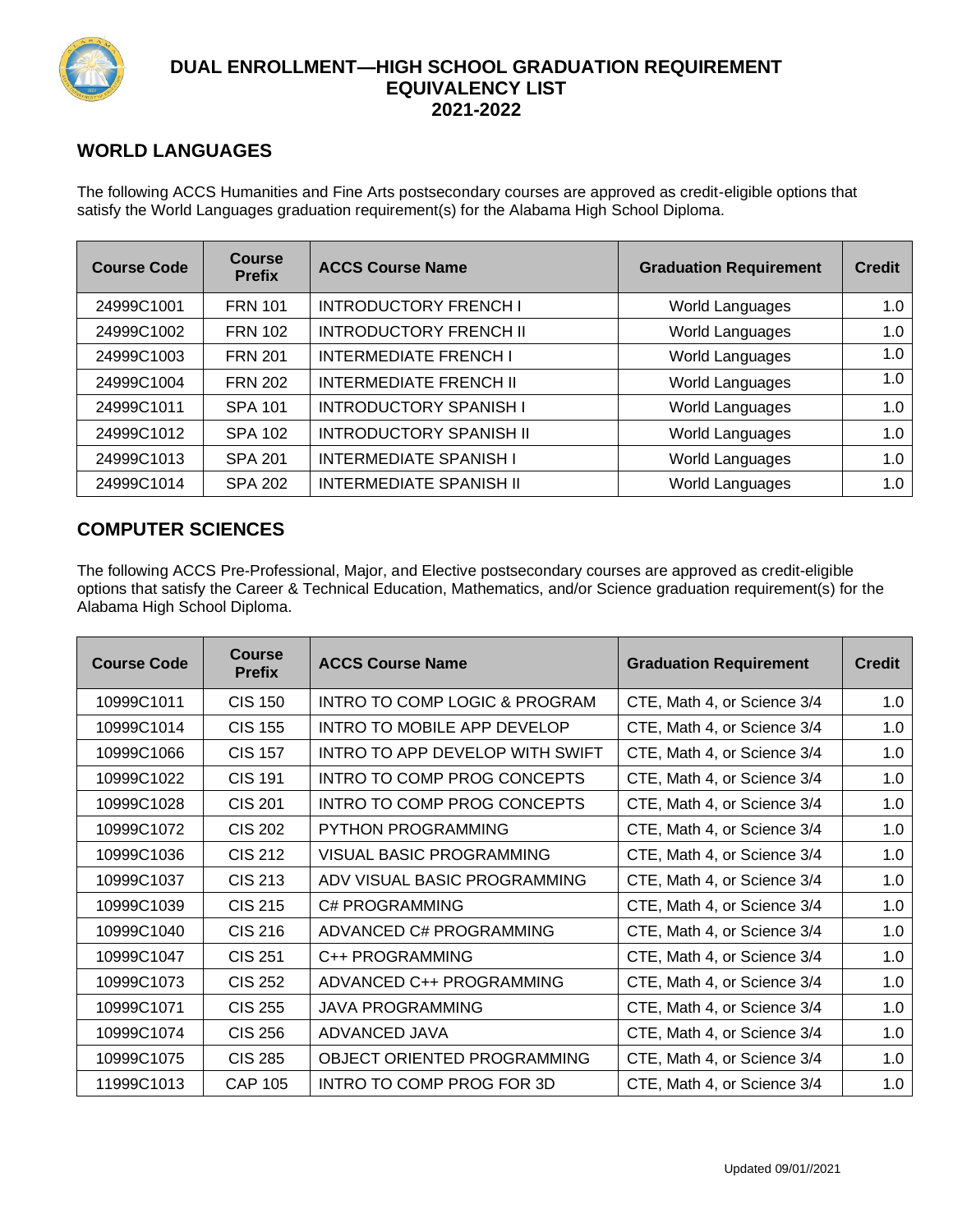

| 10999C1076 | EGR 156 | ' COMP METHODS FOR ENGINEERS                               | CTE, Math 4, or Science 3/4 |  |
|------------|---------|------------------------------------------------------------|-----------------------------|--|
| 10999C1077 | MTH 156 | MATHEMATICS COMP PROGRAMMING   CTE, Math 4, or Science 3/4 |                             |  |

# **CAREER & TECHNICAL EDUCATION**

The following ACCS Career & Technical Education (CTE) postsecondary courses are approved as credit-eligible options that satisfy the CTE graduation requirement(s) for the Alabama High School Diploma.

| <b>Course Code</b> | <b>Course</b><br><b>Prefix</b> | <b>ACCS Course Name</b>                  | <b>Graduation</b><br><b>Requirement</b> | <b>Credit</b> |
|--------------------|--------------------------------|------------------------------------------|-----------------------------------------|---------------|
| 20149C1001         | <b>ABR 111</b>                 | NON-STRUCTURAL REPAIR                    | <b>CTE</b>                              | 1.0           |
| 20149C1002         | <b>ABR 114</b>                 | NON-STRUCTURAL PANEL REPLACEMENT         | <b>CTE</b>                              | 1.0           |
| 20149C1003         | <b>ABR 122</b>                 | <b>SURFACE PREPARATION</b>               | <b>CTE</b>                              | 1.0           |
| 20149C1004         | ABR 123                        | <b>PAINT APPLICATION AND EQUIPMENT</b>   | <b>CTE</b>                              | 1.0           |
| 20149C1005         | ABR 151                        | SAFETY AND ENVIRONMENTAL PRACTICES       | <b>CTE</b>                              | 1.0           |
| 20149C1012         | <b>ABR 265</b>                 | <b>PAINT DEFECTS &amp; FINAL REPAIR</b>  | <b>CTE</b>                              | 1.0           |
| 20149C1014         | <b>ABR 267</b>                 | <b>SHOP MANAGEMENT</b>                   | <b>CTE</b>                              | 1.0           |
| 12999C1001         | <b>ACC 115</b>                 | COLLEGE ACCOUNTING                       | <b>CTE</b>                              | 1.0           |
| 12999C1002         | <b>ACC 129</b>                 | INDIVIDUAL INCOME TAXES                  | <b>CTE</b>                              | 1.0           |
| 12999C0503         | <b>ACC 140</b>                 | PAYROLL ACCOUNTING                       | <b>CTE</b>                              | 0.5           |
| 12999C1004         | <b>ACC 149</b>                 | INTRO TO ACCOUNTING SPREADSHEETS         | <b>CTE</b>                              | 1.0           |
| 17099C1001         | <b>ACR 111</b>                 | PRINCIPLES OF REFRIGERATION              | <b>CTE</b>                              | 1.0           |
| 17099C1002         | <b>ACR 112</b>                 | <b>HVACR SERVICE PROCEDURES</b>          | <b>CTE</b>                              | 1.0           |
| 17099C1003         | <b>ACR 113</b>                 | REFRIGERATION PIPING PRACTICES           | <b>CTE</b>                              | 1.0           |
| 17099C1004         | <b>ACR 119</b>                 | FUNDAMENTALS OF GAS HEATING SYSTEMS      | <b>CTE</b>                              | 1.0           |
| 17099C1005         | <b>ACR 120</b>                 | FUNDAMENTALS OF ELECTRIC HEATING SYSTEMS | <b>CTE</b>                              | 1.0           |
| 17099C1006         | <b>ACR 121</b>                 | PRINCIPLES OF ELECTRICITY FOR HVACR      | <b>CTE</b>                              | 1.0           |
| 17099C1007         | <b>ACR 122</b>                 | <b>HVACR ELECTRIC CIRCUITS</b>           | <b>CTE</b>                              | 1.0           |
| 17099C1008         | ACR 123                        | HVACR ELECTRICAL COMPONENTS              | <b>CTE</b>                              | 1.0           |
| 17099C1010         | <b>ACR 126</b>                 | <b>COMMERCIAL HEATING SYSTEMS</b>        | <b>CTE</b>                              | 1.0           |
| 17099C1014         | ACR 132                        | RESIDENTIAL AIR CONDITIONING             | <b>CTE</b>                              | 1.0           |
| 17099C1021         | <b>ACR 147</b>                 | REFRIGERANT TRANS & RECOVERY THEORY      | <b>CTE</b>                              | 1.0           |
| 17099C1022         | <b>ACR 148</b>                 | <b>HEAT PUMP SYSTEMS I</b>               | <b>CTE</b>                              | 1.0           |
| 17099C1023         | <b>ACR 149</b>                 | <b>HEAT PUMP SYSTEMS II</b>              | <b>CTE</b>                              | 1.0           |
| 17099C1028         | <b>ACR 209</b>                 | COMMERCIAL AIR CONDITIONING SYSTEMS      | <b>CTE</b>                              | 1.0           |
| 17099C1029         | ACR 210                        | TROUBLESHOOTING HVACR SYSTEMS            | <b>CTE</b>                              | 1.0           |
| 12999C1020         | <b>ACT 201</b>                 | <b>ENTREPRENEURISM</b>                   | <b>CTE</b>                              | 1.0           |
| 12999C1058         | <b>ACT 249</b>                 | PAYROLL ACCOUNTING                       | <b>CTE</b>                              | 1.0           |
| 12999C1059         | <b>ACT 253</b>                 | INDIVIDUAL INCOME TAX                    | <b>CTE</b>                              | 1.0           |
| 13999C1059         | ADM 100                        | <b>INDUSTRIAL SAFETY</b>                 | <b>CTE</b>                              | 1.0           |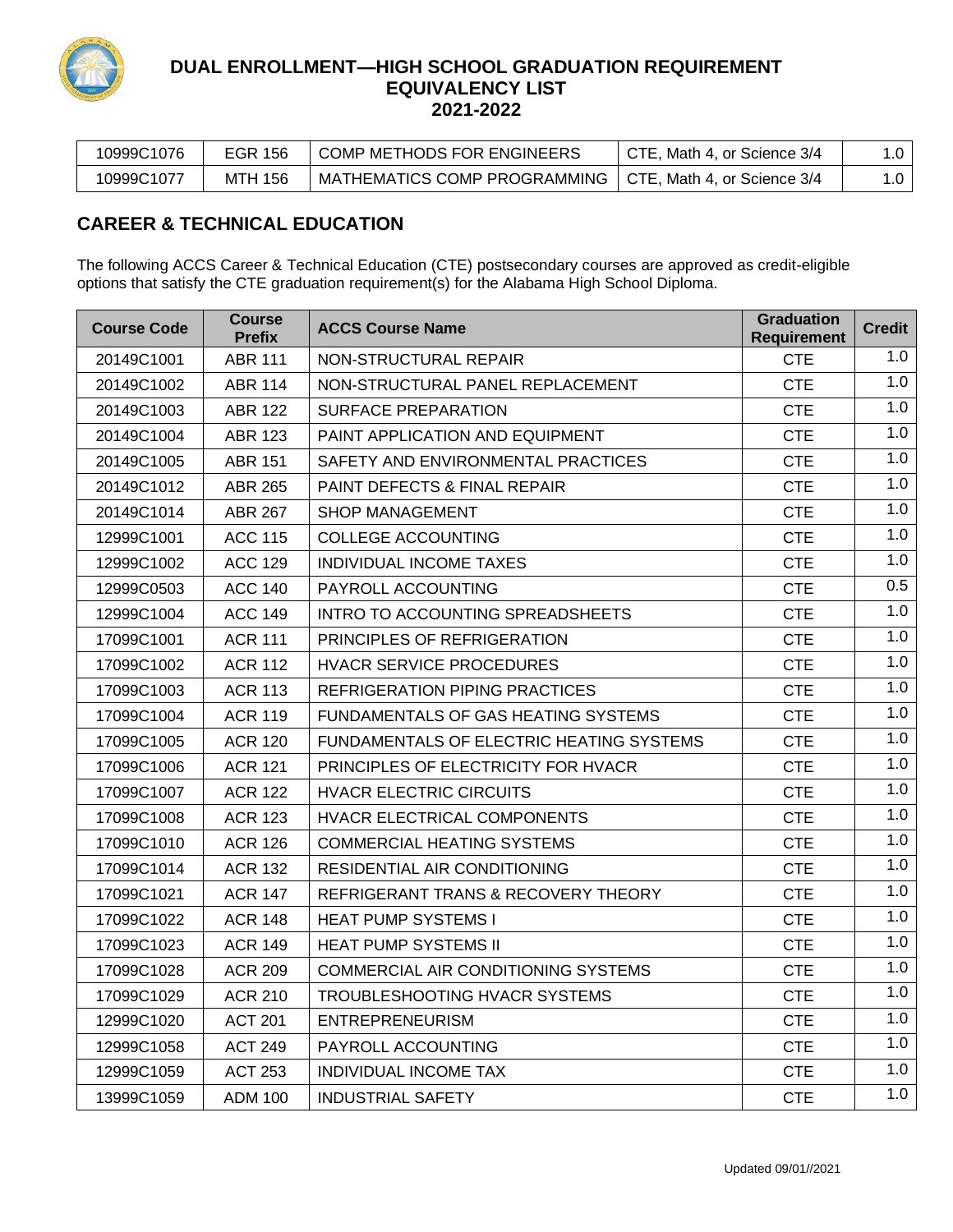

| <b>Course Code</b> | <b>Course</b><br><b>Prefix</b> | <b>ACCS Course Name</b>                            | <b>Graduation</b><br><b>Requirement</b> | <b>Credit</b> |
|--------------------|--------------------------------|----------------------------------------------------|-----------------------------------------|---------------|
| 13999C1051         | <b>ADM 101</b>                 | <b>PRECISION MEASUREMENT</b>                       | <b>CTE</b>                              | 1.0           |
| 13999C1050         | <b>ADM 102</b>                 | <b>COMPUTER AIDED DESIGN</b>                       | <b>CTE</b>                              | 1.0           |
| 13999C1046         | <b>ADM 106</b>                 | <b>QUALITY CONTROL CONCEPTS</b>                    | <b>CTE</b>                              | 1.0           |
| 13999C1088         | <b>ADM 107</b>                 | Introduction to CAD for CIM                        | <b>CTE</b>                              | 1.0           |
| 13999C1045         | <b>ADM 108</b>                 | <b>INTRODUCTION TO 3D MODELING</b>                 | <b>CTE</b>                              | 1.0           |
| 13999C1083         | <b>ADM 110</b>                 | <b>BLUEPRINT READING</b>                           | <b>CTE</b>                              | 1.0           |
| 13999C1058         | <b>ADM 111</b>                 | MANUFACTURING SAFETY PRACTICES                     | <b>CTE</b>                              | 1.0           |
| 13999C1044         | <b>ADM 114</b>                 | <b>DESIGN INNOVATION</b>                           | <b>CTE</b>                              | 1.0           |
| 13999C1085         | <b>ADM 208</b>                 | <b>INTRODUCTION TO 3D MODELING</b>                 | <b>CTE</b>                              | 1.0           |
| 17999C1003         | <b>AET 200</b>                 | ADVANCED ARCHITECTURAL CAD                         | <b>CTE</b>                              | 1.0           |
| 18999C1001         | <b>AGP 130</b>                 | POULTRY PRODUCTION                                 | <b>CTE</b>                              | 1.0           |
| 18999C1002         | <b>AGP 152</b>                 | <b>AGRICULT EQUIPMENT REPAIR &amp; MAINTENANCE</b> | <b>CTE</b>                              | 1.0           |
| 20999C1001         | <b>AMT 100</b>                 | <b>TECHNICAL PREPARATION</b>                       | <b>CTE</b>                              | 1.0           |
| 20999C1002         | <b>AMT 101</b>                 | <b>BASIC ELECTRICITY</b>                           | <b>CTE</b>                              | 1.0           |
| 20999C1003         | <b>AMT 102</b>                 | <b>MATERIALS AND PROCESSES</b>                     | <b>CTE</b>                              | 1.0           |
| 20999C1005         | <b>AMT 111</b>                 | AIRCRAFT SHEET METAL STRUCTURES                    | <b>CTE</b>                              | 1.0           |
| 20999C1023         | <b>AMT 115</b>                 | AIRFRAME SYSTEMS IV                                | <b>CTE</b>                              | 1.0           |
| 20999C1008         | <b>ARS 151</b>                 | WELDING PRINCIPLES, THEORY, AND SYMBOLS            | <b>CTE</b>                              | 1.0           |
| 20999C1009         | <b>ARS 153</b>                 | GAS TUNGSTEN ARC AND PLASMA ARC WELDING            | <b>CTE</b>                              | 1.0           |
| 20999C1010         | <b>ARS 176</b>                 | ELECTRICAL/ELECTRONIC ASSEMBLY                     | <b>CTE</b>                              | 1.0           |
| 20999C1011         | <b>ARS 178</b>                 | AEROSPACE MECHANICAL ASSEMBLY                      | <b>CTE</b>                              | 1.0           |
| 20999C1012         | ARS 251                        | SPECIALIZED WELDING PROCESSES                      | <b>CTE</b>                              | 1.0           |
| 20999C1013         | <b>ARS 253</b>                 | <b>WELDING CERTIFICATION PREPARATION</b>           | <b>CTE</b>                              | 1.0           |
| 17099C1024         | <b>ASC 111</b>                 | PRINCIPLES OF REFRIGERATION                        | <b>CTE</b>                              | 1.0           |
| 20149C1015         | <b>ASE 101</b>                 | FUNDAMENTALS OF AUTOMOTIVE TECHNOLOGY              | <b>CTE</b>                              | 1.0           |
| 20149C1016         | <b>ASE 112</b>                 | ELECTRICAL FUNDAMENTALS                            | <b>CTE</b>                              | 1.0           |
| 20149C1017         | <b>ASE 121</b>                 | <b>BRAKING SYSTEMS</b>                             | <b>CTE</b>                              | 1.0           |
| 20149C1018         | <b>ASE 122</b>                 | STEERING AND SUSPENSION                            | <b>CTE</b>                              | 1.0           |
| 20149C1021         | <b>ASE 162</b>                 | ELECTRICAL & ELECTRONIC SYSTEMS                    | <b>CTE</b>                              | 1.0           |
| 20149C1063         | <b>ASE 212</b>                 | ADVANCED ELECTRICAL ELECTRONIC SYSTEMS             | <b>CTE</b>                              | 1.0           |
| 20149C1067         | <b>ASE 220</b>                 | ADVANCED AUTOMOTIVE ENGINES                        | <b>CTE</b>                              | 1.0           |
| 20149C1022         | <b>ASE 224</b>                 | MANUAL TRANSMISSION AND TRANSAXLE                  | <b>CTE</b>                              | 1.0           |
| 20149C1023         | <b>ASE 230</b>                 | AUTO TRANSMISSION AND TRANSAXLE                    | <b>CTE</b>                              | 1.0           |
| 20149C1024         | <b>ASE 239</b>                 | <b>ENGINE PERFORMANCE &amp; DIAGNOSIS</b>          | <b>CTE</b>                              | 1.0           |
| 20149C1024         | ASE 239                        | ENGINE PERFORMANCE AND DIAGNOSTICS                 | <b>CTE</b>                              | 1.0           |
| 13999C1042         | <b>ATM 205</b>                 | INTRO ELECTRONICS FOR AUTO MFG. TECH               | <b>CTE</b>                              | 1.0           |
| 20149C1026         | <b>AUM 101</b>                 | FUNDAMENTALS OF AUTOMOTIVE TECHNOLOGY              | <b>CTE</b>                              | 1.0           |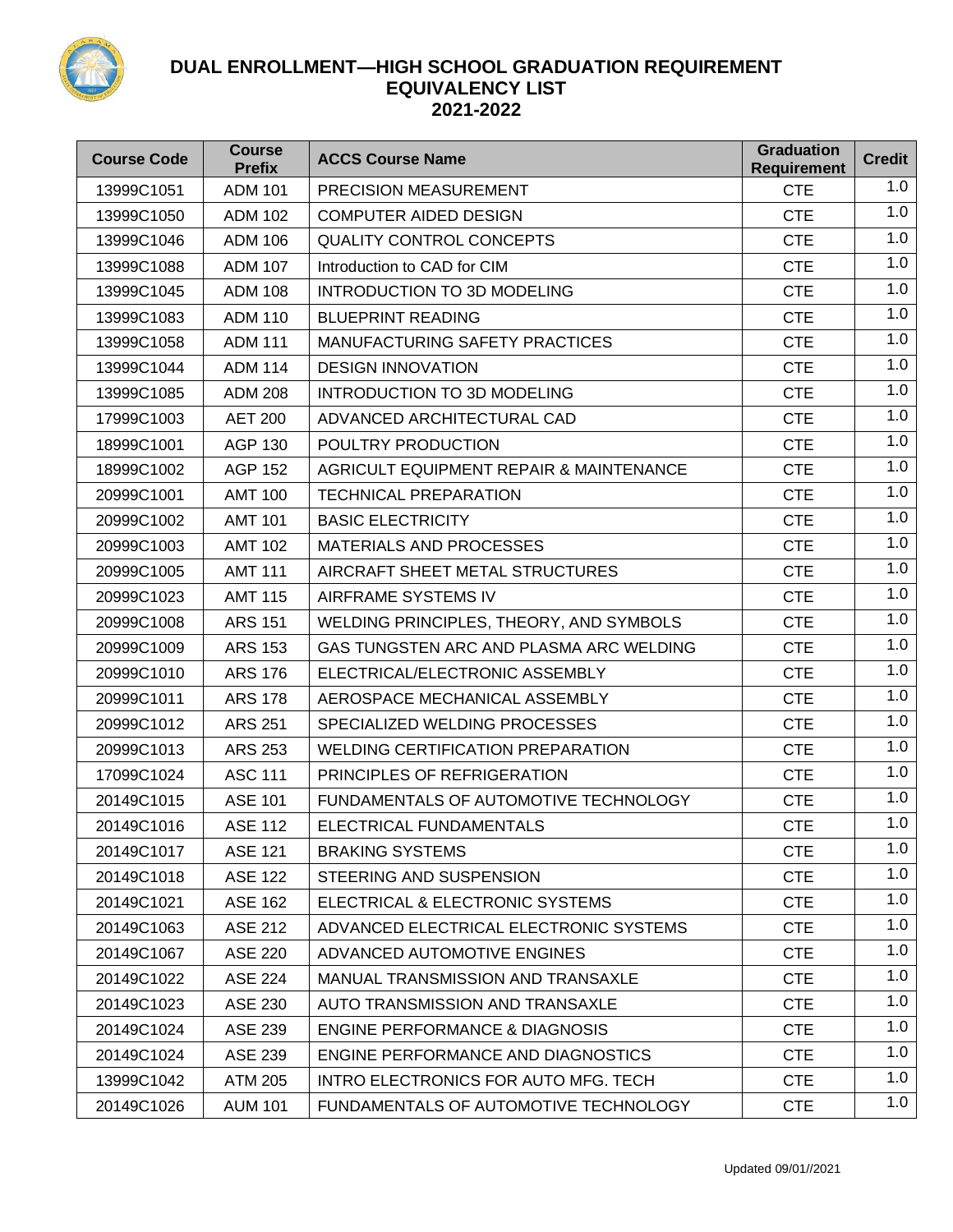

| <b>Course Code</b> | <b>Course</b><br><b>Prefix</b> | <b>ACCS Course Name</b>                  | <b>Graduation</b><br><b>Requirement</b> | <b>Credit</b> |
|--------------------|--------------------------------|------------------------------------------|-----------------------------------------|---------------|
| 20149C1027         | <b>AUM 112</b>                 | ELECTRICAL FUNDAMENTALS                  | <b>CTE</b>                              | 1.0           |
| 20149C1028         | <b>AUM 121</b>                 | <b>BRAKING SYSTEM</b>                    | <b>CTE</b>                              | 1.0           |
| 20149C1029         | <b>AUM 122</b>                 | STEERING AND SUSPENSION                  | <b>CTE</b>                              | 1.0           |
| 20149C1030         | <b>AUM 124</b>                 | <b>AUTOMOTIVE ENGINES</b>                | <b>CTE</b>                              | 1.0           |
| 20149C1031         | <b>AUM 130</b>                 | DRIVE TRAIN AND AXLES                    | <b>CTE</b>                              | 1.0           |
| 20149C1032         | <b>AUM 162</b>                 | ELECTRICAL AND ELECTRONIC SYSTEMS        | <b>CTE</b>                              | 1.0           |
| 20149C1034         | <b>AUM 224</b>                 | MANUAL TRANSMISSION AND TRANSAXLE        | <b>CTE</b>                              | 1.0           |
| 20149C1035         | <b>AUM 230</b>                 | AUTO TRANSMISSIONS AND TRANSAXLE         | <b>CTE</b>                              | 1.0           |
| 20149C1036         | <b>AUM 239</b>                 | <b>ENGINE PERFORMANCE</b>                | <b>CTE</b>                              | 1.0           |
| 20149C1037         | <b>AUM 244</b>                 | ENGINE PERFORMANCE AND DIAGNOSTICS       | <b>CTE</b>                              | 1.0           |
| 13999C1039         | <b>AUT 100</b>                 | INTRODUCTION TO AUTOMOTIVE CONCEPTS      | <b>CTE</b>                              | 1.0           |
| 13999C1037         | <b>AUT 102</b>                 | LEAN MANUFACTURING AND INDUSTRIAL SAFETY | <b>CTE</b>                              | 1.0           |
| 13999C0536         | <b>AUT 103</b>                 | OCCUPATIONAL HEALTH AND SAFETY           | <b>CTE</b>                              | 0.5           |
| 13999C1035         | <b>AUT 104</b>                 | BLUEPRINT READING FOR MANUFACTURING      | <b>CTE</b>                              | 1.0           |
| 13999C1033         | <b>AUT 110</b>                 | DC FUNDAMENTALS                          | <b>CTE</b>                              | 1.0           |
| 13999C1032         | <b>AUT 111</b>                 | AC FUNDAMENTALS                          | <b>CTE</b>                              | 1.0           |
| 13999C1031         | <b>AUT 114</b>                 | INTRO TO PROGRAM LOGIC CONTROLLERS       | <b>CTE</b>                              | 1.0           |
| 13999C1030         | <b>AUT 116</b>                 | <b>INTRODUCTION TO ROBOTICS</b>          | <b>CTE</b>                              | 1.0           |
| 13999C1029         | <b>AUT 130</b>                 | FUND OF IND HYDRAULICS & PNEUMATICS      | <b>CTE</b>                              | 1.0           |
| 13999C1028         | <b>AUT 138</b>                 | PRINCIPLES OF INDUSTRIAL MECHANICS       | <b>CTE</b>                              | 1.0           |
| 13999C1027         | <b>AUT 178</b>                 | <b>GAS TUNGSTEN ARC WELDING</b>          | <b>CTE</b>                              | 1.0           |
| 13999C1026         | <b>AUT 180</b>                 | GAS TUNGSTEN ARC WELDING LAB             | <b>CTE</b>                              | 1.0           |
| 13999C1024         | <b>AUT 186</b>                 | PRIN IND MAIN WELD & METAL CUTTING TECH  | <b>CTE</b>                              | 1.0           |
| 13999C1023         | <b>AUT 212</b>                 | ROBOT OPERATION AND PROGRAMMING          | <b>CTE</b>                              | 1.0           |
| 19149C1001         | <b>BAR 108</b>                 | <b>INTRODUCTION TO BARBERING</b>         | <b>CTE</b>                              | 1.0           |
| 19149C1004         | <b>BAR 111</b>                 | <b>INTRODUCTION TO BARBERING LAB</b>     | <b>CTE</b>                              | 1.0           |
| 19149C1005         | <b>BAR 112</b>                 | <b>SCIENCE OF BARBERING</b>              | <b>CTE</b>                              | 1.0           |
| 19149C1006         | <b>BAR 113</b>                 | FUNDAMENTALS OF BARBERING APPLICATIONS   | <b>CTE</b>                              | 1.0           |
| 19149C1016         | <b>BAR 140</b>                 | <b>PRACTICUM I</b>                       | <b>CTE</b>                              | 0.5           |
| 03999C1007         | <b>BIO 120</b>                 | MEDICAL TERMINOLOGY                      | <b>CTE</b>                              | 1.0           |
| 17049C1002         | <b>BUC 111</b>                 | <b>BASIC CONSTRUCTION LAYOUT</b>         | <b>CTE</b>                              | 1.0           |
| 12999C1013         | <b>BUS 100</b>                 | INTRODUCTION TO BUSINESS                 | <b>CTE</b>                              | 1.0           |
| 12999C1014         | <b>BUS 146</b>                 | PERSONAL FINANCE                         | <b>CTE</b>                              | 1.0           |
| 12999C1016         | <b>BUS 150</b>                 | <b>BUSINESS MATH</b>                     | <b>CTE</b>                              | 1.0           |
| 12999C1017         | <b>BUS 186</b>                 | ELEMENTS OF SUPERVISION                  | <b>CTE</b>                              | 1.0           |
| 12999C0518         | <b>BUS 189</b>                 | <b>HUMAN RELATIONSHIPS</b>               | <b>CTE</b>                              | 0.5           |
| 12999C1019         | <b>BUS 215</b>                 | <b>BUSINESS COMMUNICATION</b>            | <b>CTE</b>                              | 1.0           |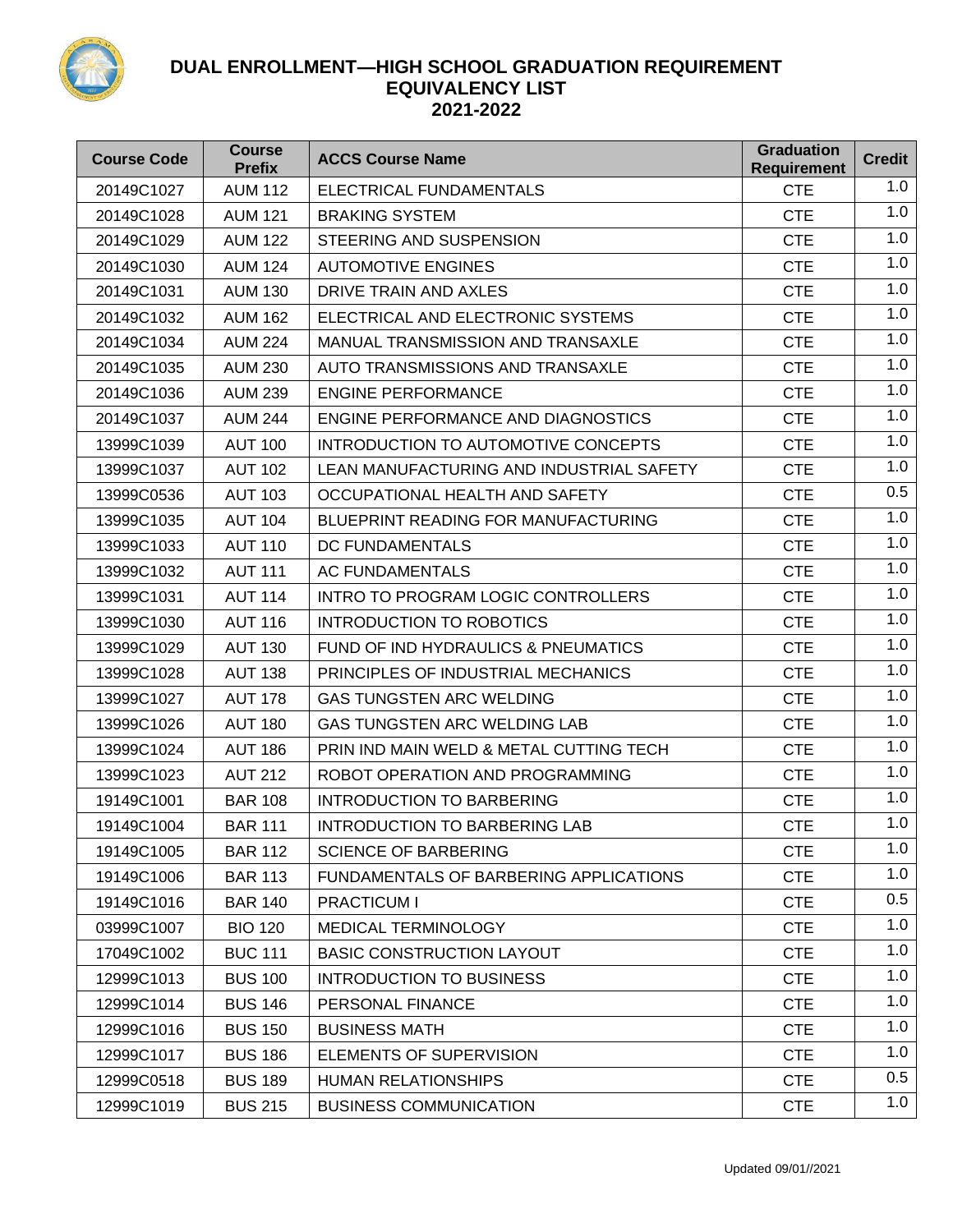

| <b>Course Code</b> | <b>Course</b><br><b>Prefix</b> | <b>ACCS Course Name</b>                              | <b>Graduation</b><br><b>Requirement</b> | <b>Credit</b> |
|--------------------|--------------------------------|------------------------------------------------------|-----------------------------------------|---------------|
| 12999C1005         | <b>BUS 241</b>                 | PRINCIPLES OF ACCOUNTING I                           | <b>CTE</b>                              | 1.0           |
| 12999C1006         | <b>BUS 242</b>                 | PRINCIPLES OF ACCOUNTING II                          | <b>CTE</b>                              | 1.0           |
| 12999C1071         | <b>BUS 245</b>                 | <b>ACCOUNTING WITH QUICKBOOKS</b>                    | <b>CTE</b>                              | 1.0           |
| 12999C1007         | <b>BUS 248</b>                 | <b>MANAGERIAL ACCOUNTING</b>                         | <b>CTE</b>                              | 1.0           |
| 12999C1008         | <b>BUS 263</b>                 | LEGAL & SOCIAL ENVIRONMENT OF BUSINESS               | <b>CTE</b>                              | 1.0           |
| 12999C1009         | <b>BUS 271</b>                 | <b>BUSINESS STATISTICS I</b>                         | <b>CTE</b>                              | 1.0           |
| 12999C1011         | <b>BUS 275</b>                 | PRINCIPLES OF MANAGEMENT                             | <b>CTE</b>                              | 1.0           |
| 12999C1012         | <b>BUS 285</b>                 | PRINCIPLES OF MARKETING                              | <b>CTE</b>                              | 1.0           |
| 12999C1069         | <b>BUS 296</b>                 | <b>BUSINESS INTERNSHIP I</b>                         | <b>CTE</b>                              | 1.0           |
| 17049C1011         | <b>CAB 140</b>                 | <b>WOODFINISHING FUNDAMENTALS</b>                    | <b>CTE</b>                              | 1.0           |
| 11999C1007         | <b>CAP 101</b>                 | <b>CGI SOFTWARE BASICS</b>                           | <b>CTE</b>                              | 1.0           |
| 11999C1008         | <b>CAP 102</b>                 | <b>COMPOSITING BASICS</b>                            | <b>CTE</b>                              | 1.0           |
| 11999C1009         | <b>CAP 122</b>                 | STORYTELLING & PREVISUALPROCESS/PROJECT              | <b>CTE</b>                              | 1.0           |
| 11999C1010         | <b>CAP 123</b>                 | CGI SHADING, LIGHTING AND RENDERING                  | <b>CTE</b>                              | 1.0           |
| 11999C1011         | <b>CAP 203</b>                 | <b>ADVANCED COMPOSITING</b>                          | <b>CTE</b>                              | 1.0           |
| 17049C1012         | <b>CAR 111</b>                 | <b>CONSTRUCTION BASIC</b>                            | <b>CTE</b>                              | 1.0           |
| 17049C1013         | <b>CAR 112</b>                 | FLOORS, WALLS, AND SITE PREP.                        | <b>CTE</b>                              | 1.0           |
| 17049C1014         | <b>CAR 113</b>                 | FLOORS, WALLS, SITE PREP LAB                         | <b>CTE</b>                              | 1.0           |
| 17049C1015         | <b>CAR 114</b>                 | <b>CONSTRUCTIONS BASICS LAB</b>                      | <b>CTE</b>                              | 1.0           |
| 17049C1016         | <b>CAR 131</b>                 | ROOF AND CEILING SYSTEMS                             | <b>CTE</b>                              | 1.0           |
| 17049C1017         | <b>CAR 133</b>                 | ROOF AND CEILING SYSTEMS LAB                         | <b>CTE</b>                              | 1.0           |
| 11999C1014         | <b>CAT 120</b>                 | <b>DIGITAL IMAGING</b>                               | <b>CTE</b>                              | 1.0           |
| 11999C1015         | <b>CAT 260</b>                 | <b>PORTFOLIO</b>                                     | <b>CTE</b>                              | 1.0           |
| 21999C1003         | <b>CET 100</b>                 | <b>ENGINEERING BLUEPRINTS</b>                        | <b>CTE</b>                              | 1.0           |
| 21999C1004         | <b>CET 101</b>                 | INTRODUCTION TO ENGINEERING TECHNOLOGY               | <b>CTE</b>                              | 1.0           |
| 21999C1007         | <b>CET 112</b>                 | <b>INTERMEDIATE SURVEYING</b>                        | <b>CTE</b>                              | 1.0           |
| 21999C1008         | <b>CET 121</b>                 | <b>ENGINEERING MATERIALS</b>                         | <b>CTE</b>                              | 1.0           |
| 16999C0502         | <b>CFS 112</b>                 | SANITATION, SAFETY, AND FOOD SERVICE                 | <b>CTE</b>                              | 0.5           |
| 19199C1010         | <b>CHD 100</b>                 | INTRODUCTION EARLY CARE & ED OF CHILDREN             | <b>CTE</b>                              | 1.0           |
| 19199C1011         | <b>CHD 201</b>                 | CHILD GROWTH AND DEVELOPMENT                         | <b>CTE</b>                              | 1.0           |
| 19199C1012         | <b>CHD 202</b>                 | CHILDRENS CREATIVE EXPERIENCES                       | <b>CTE</b>                              | 1.0           |
| 19199C1013         | <b>CHD 203</b>                 | CHILDRENS LITERATURE AND LANGUAGE DEV                | <b>CTE</b>                              | 1.0           |
| 19199C1014         | <b>CHD 204</b>                 | <b>METHODS &amp; MATERIALS FOR TEACHING CHILDREN</b> | <b>CTE</b>                              | 1.0           |
| 19199C1015         | <b>CHD 206</b>                 | CHILDRENS HEALTH AND SAFETY                          | <b>CTE</b>                              | 1.0           |
| 19199C1016         | <b>CHD 209</b>                 | INFANT AND TODDLER EDUCATION PROGRAMS                | <b>CTE</b>                              | 1.0           |
| 19199C1017         | <b>CHD 210</b>                 | EDUCATING EXCEPTIONAL CHILDREN                       | <b>CTE</b>                              | 1.0           |
| 19199C1023         | <b>CHD 214</b>                 | FAMILIES & COMM IN EARLY CARE EDU PROGRAMS           | <b>CTE</b>                              | 1.0           |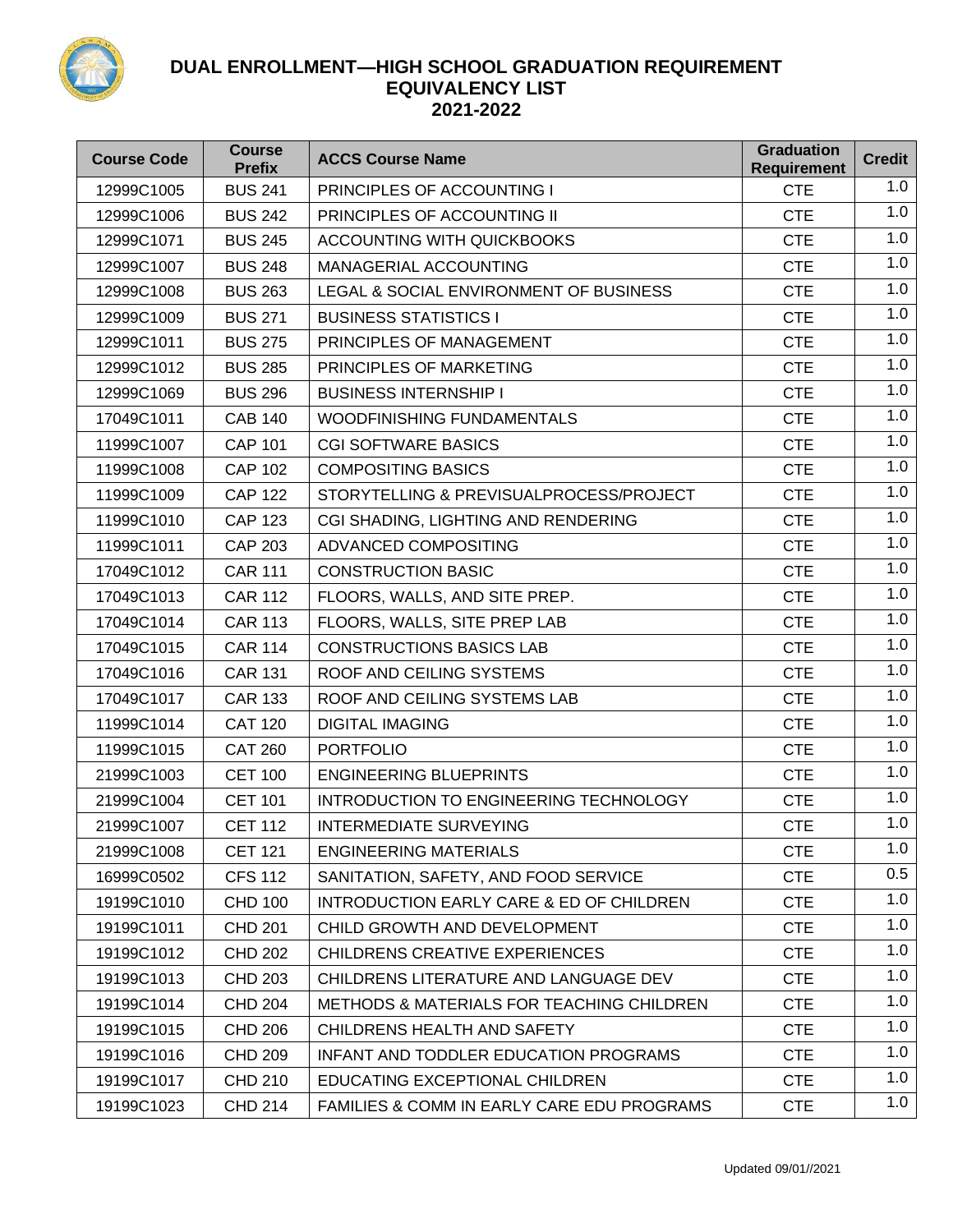

| <b>Course Code</b> | <b>Course</b><br><b>Prefix</b> | <b>ACCS Course Name</b>                      | <b>Graduation</b><br><b>Requirement</b> | <b>Credit</b> |
|--------------------|--------------------------------|----------------------------------------------|-----------------------------------------|---------------|
| 19199C1019         | <b>CHD 217</b>                 | MATH AND SCIENCE FOR YOUNG CHILDREN          | <b>CTE</b>                              | 1.0           |
| 19199C1020         | <b>CHD 222</b>                 | SOCIAL STUDIES FOR CHILDREN                  | <b>CTE</b>                              | 1.0           |
| 10999C1002         | <b>CIS 111</b>                 | WORD PROCESSING SOFTWARE APPLICATIONS        | <b>CTE</b>                              | 1.0           |
| 10999C1003         | <b>CIS 113</b>                 | SPREADSHEET SOFTWARE APPLICATIONS            | <b>CTE</b>                              | 1.0           |
| 10999C0501         | <b>CIS 120</b>                 | <b>GOOGLE IT I TECH SUPPORT FUNDAMENTALS</b> | <b>CTE</b>                              | 0.5           |
| 10999C0502         | <b>CIS 121</b>                 | <b>GOOGLE IT II COMPUTER NETWORKING</b>      | <b>CTE</b>                              | 0.5           |
| 10999C0503         | <b>CIS 122</b>                 | <b>GOOGLE IT III OPERATING SYSTEMS</b>       | <b>CTE</b>                              | 0.5           |
| 10999C0504         | <b>CIS 123</b>                 | GOOGLE IT IV SYSTEM ADMIN INFRASTRUCTURE     | <b>CTE</b>                              | 0.5           |
| 10999C0505         | <b>CIS 124</b>                 | <b>GOOGLE IT V IT SECURITY</b>               | <b>CTE</b>                              | 0.5           |
| 10999C1006         | <b>CIS 130</b>                 | <b>INTRO TO INFORMATION SYSTEMS</b>          | <b>CTE</b>                              | 1.0           |
| 10999C1060         | <b>CIS 134</b>                 | <b>IT FUNDAMENTALS</b>                       | <b>CTE</b>                              | 1.0           |
| 10999C1007         | <b>CIS 146</b>                 | MICROCOMPUTER APPLICATIONS                   | <b>CTE</b>                              | 1.0           |
| 10999C1008         | <b>CIS 147</b>                 | ADVANCED MICRO APPLICATIONS                  | <b>CTE</b>                              | 1.0           |
| 10999C1010         | <b>CIS 149</b>                 | <b>INTRODUCTION TO COMPUTERS</b>             | <b>CTE</b>                              | 1.0           |
| 10999C1011         | <b>CIS 150</b>                 | INTRO TO COMPUTER LOGIC AND PROGRAMMING      | <b>CTE</b>                              | 1.0           |
| 10999C1012         | <b>CIS 151</b>                 | <b>GRAPHICS FOR THE WORLD WIDE WEB</b>       | <b>CTE</b>                              | 1.0           |
| 10999C1066         | <b>CIS 157</b>                 | INTRO TO APP DEVELOPMENT WITH SWIFT          | <b>CTE</b>                              | 1.0           |
| 10999C1016         | <b>CIS 161</b>                 | INTRO TO NETWORKING COMMUNICATIONS           | <b>CTE</b>                              | 1.0           |
| 10999C1058         | <b>CIS 162</b>                 | ADVANCED NETWORKING                          | <b>CTE</b>                              | 1.0           |
| 10999C1018         | <b>CIS 171</b>                 | LINUX I                                      | <b>CTE</b>                              | 1.0           |
| 10999C0524         | <b>CIS 193</b>                 | INTRO TO COMPUTER PROGRAMMING LAB            | <b>CTE</b>                              | 0.5           |
| 10999C1025         | <b>CIS 196</b>                 | COMMERCIAL SOFTWARE APPLICATIONS             | <b>CTE</b>                              | 1.0           |
| 10999C1026         | <b>CIS 197</b>                 | ADV COMMERCIAL SOFTWARE APPLICATIONS         | <b>CTE</b>                              | 1.0           |
| 10999C1027         | <b>CIS 199</b>                 | NETWORK COMMUNICATIONS                       | <b>CTE</b>                              | 1.0           |
| 10999C1028         | <b>CIS 201</b>                 | INTRO TO COMPUTER PROGRAMMING CONCEPTS       | <b>CTE</b>                              | 1.0           |
| 10999C1029         | <b>CIS 203</b>                 | INTRODUCTION TO THE INFORMATION HIGHWAY      | <b>CTE</b>                              | 1.0           |
| 10999C1031         | <b>CIS 207</b>                 | <b>WEB DEVELOPMENT</b>                       | <b>CTE</b>                              | 1.0           |
| 10999C1032         | <b>CIS 208</b>                 | <b>WEB AUTORING SOFTWARE</b>                 | <b>CTE</b>                              | 1.0           |
| 10999C1036         | <b>CIS 212</b>                 | <b>VISUAL BASIC PROGRAMMING</b>              | <b>CTE</b>                              | 1.0           |
| 10999C1039         | <b>CIS 215</b>                 | C# PROGRAMMING                               | <b>CTE</b>                              | 1.0           |
| 10999C1064         | <b>CIS 220</b>                 | APP DEVELOPMENT WITH SWIFT I                 | <b>CTE</b>                              | 1.0           |
| 10999C1065         | <b>CIS 227</b>                 | APP DEVELOPMENT WITH SWIFT II                | <b>CTE</b>                              | 1.0           |
| 10999C1069         | <b>CIS 244</b>                 | <b>INTRO TO CYBERSECURITY</b>                | <b>CTE</b>                              | 1.0           |
| 10999C1044         | <b>CIS 245</b>                 | <b>CYBERTERRORISM</b>                        | <b>CTE</b>                              | 1.0           |
| 10999C1045         | <b>CIS 246</b>                 | <b>ETHICAL HACKING</b>                       | <b>CTE</b>                              | 1.0           |
| 10999C1046         | <b>CIS 249</b>                 | MICROCOMPUTER OPERATING SYSTEMS              | <b>CTE</b>                              | 1.0           |
| 10999C1047         | <b>CIS 251</b>                 | C++ PROGRAMMING                              | <b>CTE</b>                              | 1.0           |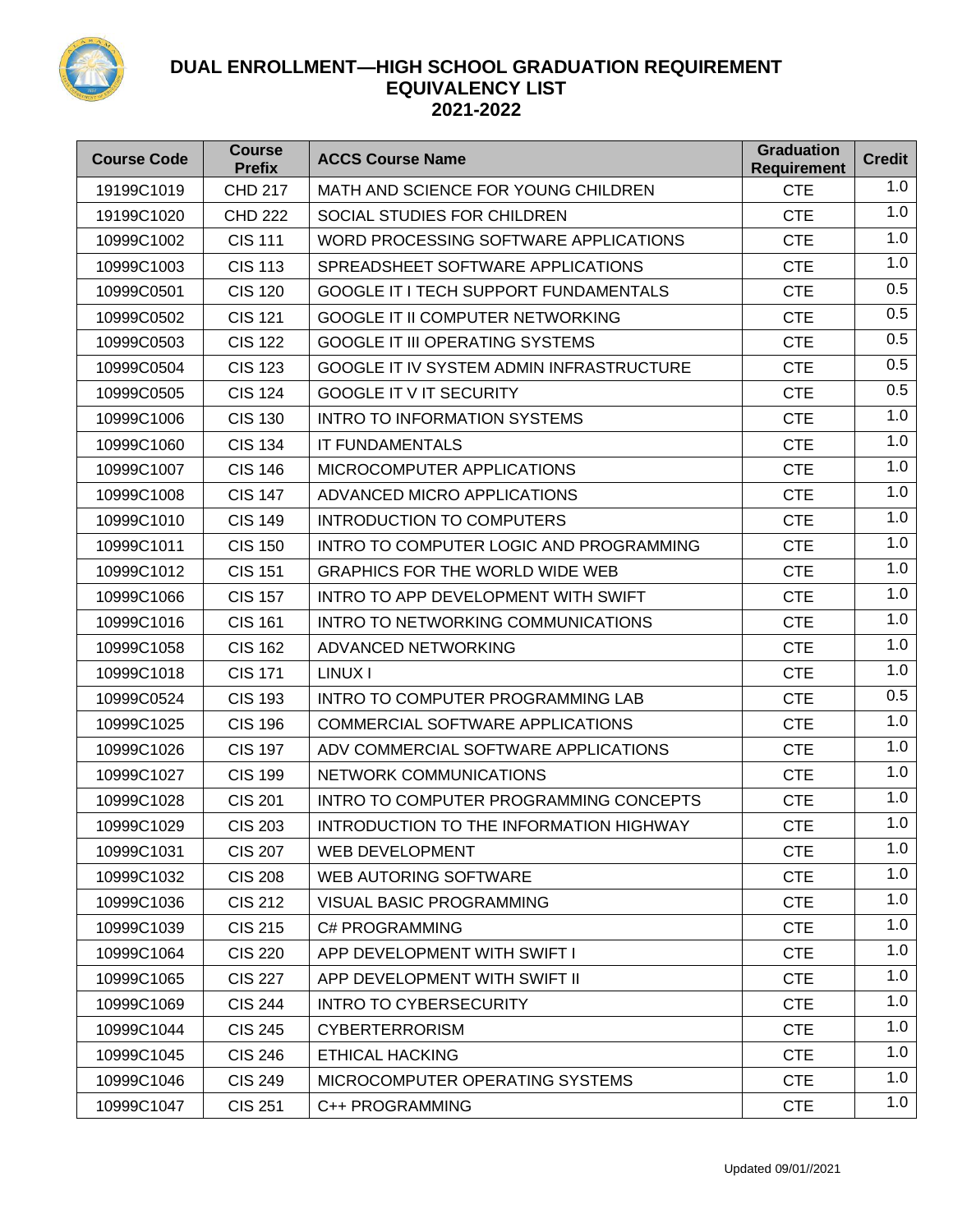

| <b>Course Code</b> | <b>Course</b><br><b>Prefix</b> | <b>ACCS Course Name</b>                    | <b>Graduation</b><br><b>Requirement</b> | <b>Credit</b> |
|--------------------|--------------------------------|--------------------------------------------|-----------------------------------------|---------------|
| 10999C1048         | <b>CIS 263</b>                 | <b>COMPUTER MAINTENANCE</b>                | <b>CTE</b>                              | 1.0           |
| 10999C1049         | <b>CIS 268</b>                 | SOFTWARE SUPPORT                           | <b>CTE</b>                              | 1.0           |
| 10999C1050         | <b>CIS 269</b>                 | HARDWARE SUPPORT                           | <b>CTE</b>                              | 1.0           |
| 10999C1051         | <b>CIS 270</b>                 | CISCO CCNA I                               | <b>CTE</b>                              | 1.0           |
| 10999C1078         | <b>CIS 280</b>                 | NETWORK SECURITY                           | <b>CTE</b>                              | 1.0           |
| 10999C1056         | <b>CIS 282</b>                 | <b>COMPUTER FORENSICS</b>                  | <b>CTE</b>                              | 1.0           |
| 10999C1057         | <b>CIS 283</b>                 | UNDERSTAND VOICE OVER INT PROTOCOL (VOIP)  | <b>CTE</b>                              | 1.0           |
| 19149C1019         | <b>COS 111</b>                 | INTRODUCTION TO COSMETOLOGY                | <b>CTE</b>                              | 1.0           |
| 19149C1020         | <b>COS 112</b>                 | INTRODUCTION TO COSMETOLOGY LAB            | <b>CTE</b>                              | 1.0           |
| 19149C1021         | <b>COS 113</b>                 | THEORY OF CHEMICAL SERVICES                | <b>CTE</b>                              | 1.0           |
| 19149C1022         | <b>COS 114</b>                 | <b>CHEMICAL SERVICES LAB</b>               | <b>CTE</b>                              | 1.0           |
| 19149C1023         | <b>COS 115</b>                 | <b>HAIR COLORING THEORY</b>                | <b>CTE</b>                              | 1.0           |
| 19149C1024         | <b>COS 116</b>                 | <b>HAIR COLORING LAB</b>                   | <b>CTE</b>                              | 1.0           |
| 19149C1025         | <b>COS 117</b>                 | <b>BASIC SPA TECHNIQUES</b>                | <b>CTE</b>                              | 1.0           |
| 19149C1026         | <b>COS 118</b>                 | <b>BASIC SPA TECHNIQUES LAB</b>            | <b>CTE</b>                              | 1.0           |
| 19149C1027         | <b>COS 119</b>                 | <b>BUSINESS OF COSMETOLOGY</b>             | <b>CTE</b>                              | 1.0           |
| 19149C1056         | <b>COS 120</b>                 | HAIR COLORING THEORY AND LAB COMBINED      | <b>CTE</b>                              | 1.0           |
| 19149C1057         | <b>COS 121</b>                 | BASIC SPA TECHNIQUES THEORY & LAB COMBINED | <b>CTE</b>                              | 1.0           |
| 19149C1028         | <b>COS 123</b>                 | <b>COSMETOLOGY SALON PRACTICES</b>         | <b>CTE</b>                              | 1.0           |
| 19149C1029         | <b>COS 125</b>                 | CAREER AND PERSONAL DEVELOPMENT            | <b>CTE</b>                              | 1.0           |
| 19149C1032         | <b>COS 134</b>                 | <b>ADVANCED ESTHETICS</b>                  | <b>CTE</b>                              | 1.0           |
| 19149C1037         | <b>COS 143</b>                 | SPECIALTY HAIR PREPARATION TECHNIQUES      | <b>CTE</b>                              | 1.0           |
| 19149C1038         | <b>COS 144</b>                 | <b>HAIR SHAPING AND DESIGN</b>             | <b>CTE</b>                              | 1.0           |
| 19149C1040         | <b>COS 146</b>                 | <b>HAIR ADDITIONS</b>                      | <b>CTE</b>                              | 1.0           |
| 19149C1041         | <b>COS 148</b>                 | <b>NAIL CARE THEORY</b>                    | <b>CTE</b>                              | 1.0           |
| 19149C1042         | <b>COS 149</b>                 | <b>NAIL ART THEORY</b>                     | <b>CTE</b>                              | 1.0           |
| 19149C1045         | <b>COS 152</b>                 | <b>NAIL CARE APPLICATIONS</b>              | <b>CTE</b>                              | 1.0           |
| 19149C1047         | <b>COS 154</b>                 | <b>NAIL ART APPLICATIONS</b>               | <b>CTE</b>                              | 1.0           |
| 19149C1059         | <b>COS 162</b>                 | SPECIAL TOPICS IN COSMETOLOGY              | <b>CTE</b>                              | 1.0           |
| 19149C1049         | <b>COS 163</b>                 | <b>FACIAL TREATMENTS</b>                   | <b>CTE</b>                              | 1.0           |
| 19149C1050         | <b>COS 164</b>                 | <b>FACIAL MACHINE</b>                      | <b>CTE</b>                              | 1.0           |
| 19149C1054         | <b>COS 168</b>                 | BACTERIOLOGY AND SANITATION                | <b>CTE</b>                              | 1.0           |
| 19149C1055         | <b>COS 169</b>                 | <b>SKIN FUNCTIONS</b>                      | <b>CTE</b>                              | 1.0           |
| 15999C1001         | <b>CRJ 100</b>                 | <b>INTRODUCTION TO CRIMINAL JUSTICE</b>    | <b>CTE</b>                              | 1.0           |
| 15999C1002         | <b>CRJ 110</b>                 | INTRODUCTION TO LAW ENFORCEMENT            | <b>CTE</b>                              | 1.0           |
| 15999C1003         | <b>CRJ 208</b>                 | INTERNSHIP IN CRIMINAL JUSTICE             | <b>CTE</b>                              | 1.0           |
| 15999C1004         | <b>CRJ 220</b>                 | <b>CRIMINAL INVESTIGATION</b>              | <b>CTE</b>                              | 1.0           |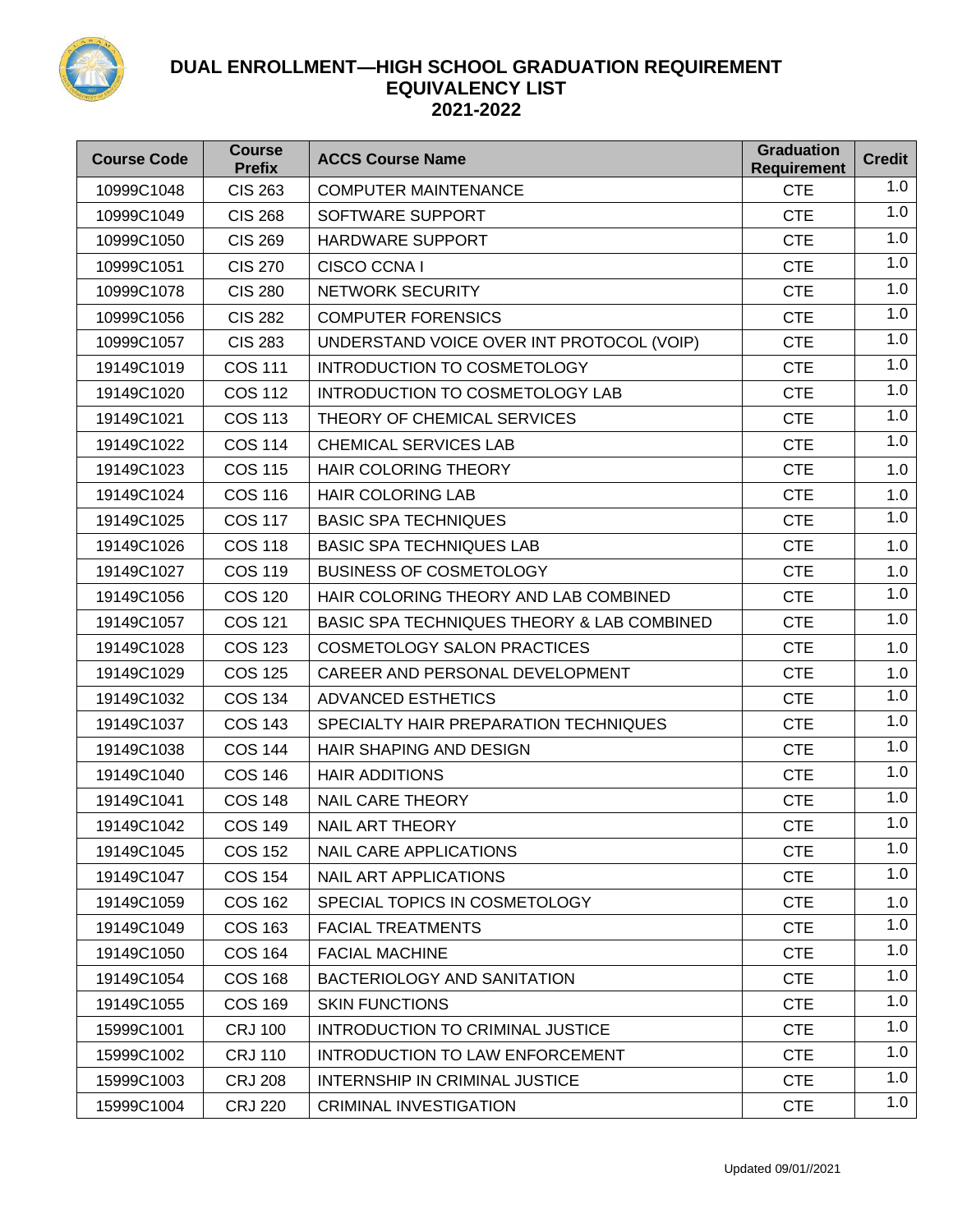

| <b>Course Code</b> | <b>Course</b><br><b>Prefix</b> | <b>ACCS Course Name</b>                   | <b>Graduation</b><br><b>Requirement</b> | <b>Credit</b> |
|--------------------|--------------------------------|-------------------------------------------|-----------------------------------------|---------------|
| 16999C1003         | <b>CUA 101</b>                 | ORIENTATION TO HOSPITALITY                | <b>CTE</b>                              | 1.0           |
| 16999C1004         | <b>CUA 102</b>                 | <b>CATERING</b>                           | <b>CTE</b>                              | 1.0           |
| 16999C1005         | <b>CUA 110</b>                 | <b>BASIC FOOD PREPARATION</b>             | <b>CTE</b>                              | 1.0           |
| 16999C1006         | <b>CUA 111</b>                 | FOUNDATIONS OF NUTRITION                  | <b>CTE</b>                              | 1.0           |
| 16999C1009         | <b>CUA 122</b>                 | FUNDAMENTALS OF QUANTITY COOKING          | <b>CTE</b>                              | 1.0           |
| 16999C1010         | <b>CUA 125</b>                 | <b>FOOD PREPARATION</b>                   | <b>CTE</b>                              | 1.0           |
| 16999C1011         | <b>CUA 204</b>                 | <b>FOUNDATIONS OF BAKING</b>              | <b>CTE</b>                              | 1.0           |
| 16999C1014         | <b>CUA 208</b>                 | <b>ADVANCED BAKING</b>                    | <b>CTE</b>                              | 1.0           |
| 16999C1015         | <b>CUA 210</b>                 | BEVERAGE MANAGEMENT                       | <b>CTE</b>                              | 1.0           |
| 17999C1005         | <b>DDT 104</b>                 | INTRODUCTION TO COMPUTER AIDED DRAGTING   | <b>CTE</b>                              | 1.0           |
| 17999C1006         | <b>DDT 111</b>                 | FUND OF DRAFTING AND DESIGN TECHNOLOGY    | <b>CTE</b>                              | 1.0           |
| 17999C1007         | <b>DDT 114</b>                 | <b>INDUSTRIAL BLUEPRINT READING</b>       | <b>CTE</b>                              | 1.0           |
| 17999C1009         | <b>DDT 117</b>                 | <b>MANUFACTURING PROCESSES</b>            | <b>CTE</b>                              | 1.0           |
| 17999C1010         | <b>DDT 124</b>                 | <b>BASIC TECHNICAL DRAWING</b>            | <b>CTE</b>                              | 1.0           |
| 17999C1012         | <b>DDT 127</b>                 | INTERMEDIATE COMP AIDED DRAFTING & DESIGN | <b>CTE</b>                              | 1.0           |
| 17999C1013         | <b>DDT 128</b>                 | INTERMEDIATE TECHNICAL DRAWING            | <b>CTE</b>                              | 1.0           |
| 17999C1014         | <b>DDT 131</b>                 | <b>MACHINE DRAFTING BASICS</b>            | <b>CTE</b>                              | 1.0           |
| 17999C1015         | <b>DDT 132</b>                 | ARCHITECTURAL DRAFTING                    | <b>CTE</b>                              | 1.0           |
| 17999C1034         | <b>DDT 144</b>                 | <b>BASIC 3D MODELING</b>                  | <b>CTE</b>                              | 1.0           |
| 17999C1016         | <b>DDT 211</b>                 | INTERMEDIATE MACHINE DRAFTING             | <b>CTE</b>                              | 1.0           |
| 17999C1017         | <b>DDT 212</b>                 | INTERMEDIATE ARCHITECTURAL DRAFTING       | <b>CTE</b>                              | 1.0           |
| 17999C1018         | <b>DDT 214</b>                 | PIPE DRAFTING                             | <b>CTE</b>                              | 1.0           |
| 17999C1019         | <b>DDT 220</b>                 | ADVANCED TECHNICAL DRAWING                | <b>CTE</b>                              | 1.0           |
| 17999C1020         | <b>DDT 226</b>                 | <b>TECHNICAL ILLUSTRATION</b>             | <b>CTE</b>                              | 1.0           |
| 17999C1021         | <b>DDT 233</b>                 | INTERMEDIATE 3D MODELING                  | <b>CTE</b>                              | 1.0           |
| 17999C1022         | <b>DDT 236</b>                 | <b>DESIGN PROJECT</b>                     | <b>CTE</b>                              | 1.0           |
| 20149C1039         | <b>DEM 104</b>                 | <b>BASIC ENGINES</b>                      | <b>CTE</b>                              | 1.0           |
| 20149C1040         | <b>DEM 105</b>                 | PREVENTIVE MAINTENANCE                    | <b>CTE</b>                              | 1.0           |
| 20149C1041         | <b>DEM 108</b>                 | DOT VEHICLE INSPECTION                    | <b>CTE</b>                              | 1.0           |
| 20149C1042         | <b>DEM 111</b>                 | EQUIPMENT SAFETY / MECHANICAL FUND        | <b>CTE</b>                              | 1.0           |
| 20149C1043         | <b>DEM 114</b>                 | <b>FLUID POWER COMPONENTS</b>             | <b>CTE</b>                              | 1.0           |
| 20149C1045         | <b>DEM 122</b>                 | <b>HEAVY VEHICLE BRAKES</b>               | <b>CTE</b>                              | 1.0           |
| 20149C1046         | <b>DEM 123</b>                 | PNEUMATICS AND HYDRAULICS                 | <b>CTE</b>                              | 1.0           |
| 20149C1047         | <b>DEM 124</b>                 | ELECTRONIC ENGINE SYSTEMS                 | <b>CTE</b>                              | 1.0           |
| 20149C1049         | <b>DEM 126</b>                 | <b>ADVANCED ENGINES</b>                   | <b>CTE</b>                              | 1.0           |
| 20149C1050         | <b>DEM 127</b>                 | <b>FUEL SYSTEMS</b>                       | <b>CTE</b>                              | 1.0           |
| 20149C1051         | <b>DEM 130</b>                 | ELECTRICAL / ELECTRONIC FUNDAMENTALS      | <b>CTE</b>                              | 1.0           |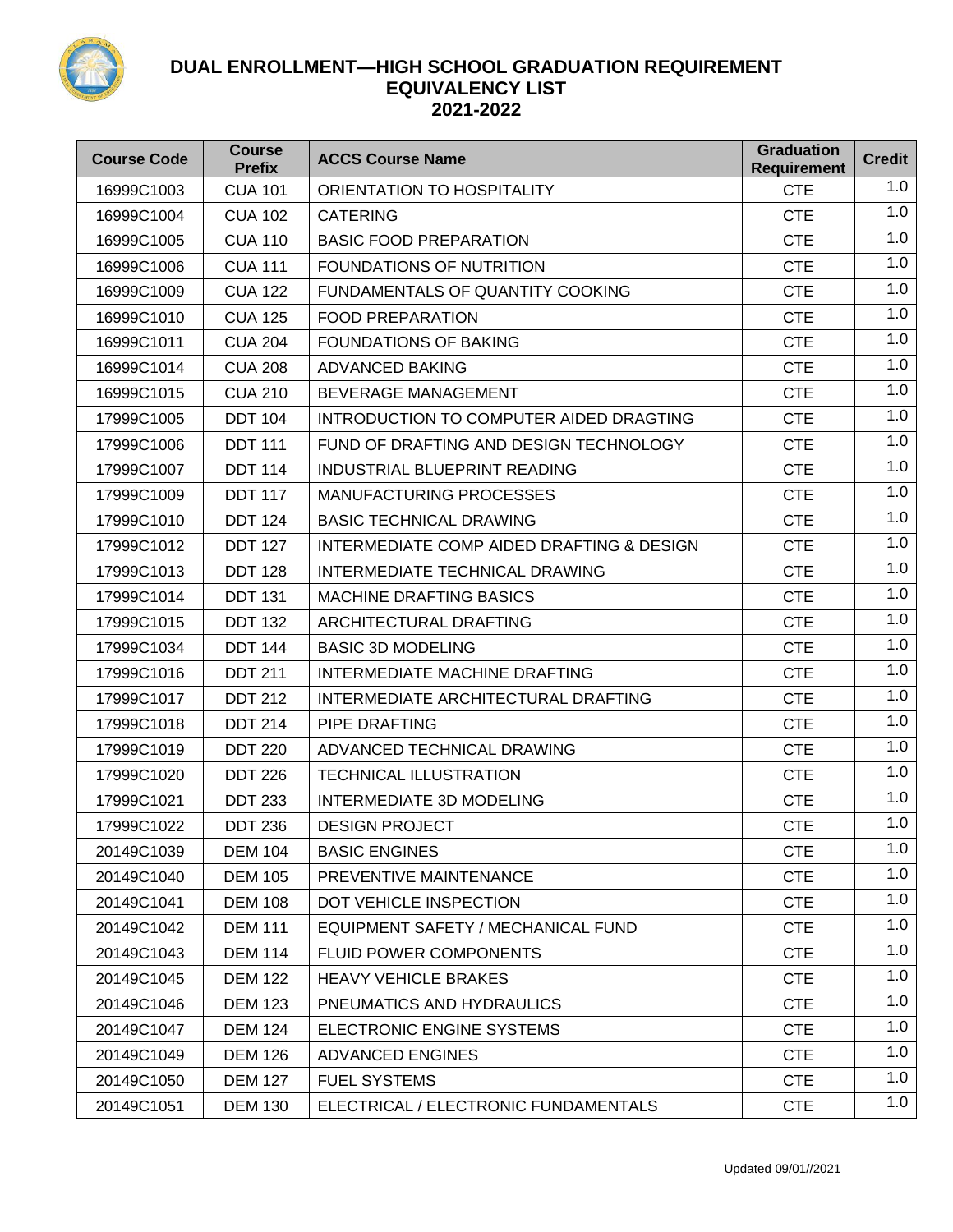

| <b>Course Code</b> | <b>Course</b><br><b>Prefix</b> | <b>ACCS Course Name</b>                             | <b>Graduation</b><br><b>Requirement</b> | <b>Credit</b> |
|--------------------|--------------------------------|-----------------------------------------------------|-----------------------------------------|---------------|
| 20149C1052         | <b>DEM 135</b>                 | <b>HEAVY VEH STEERING AND SUSPENSION SYSTEMS</b>    | <b>CTE</b>                              | 1.0           |
| 20149C1053         | <b>DEM 137</b>                 | HEATING, AIR COND, AND REFRIG SYSTEMS               | <b>CTE</b>                              | 1.0           |
| 20149C1054         | <b>DEM 154</b>                 | <b>VEHICLE MAINT &amp; SAFE OPERATING PRACTICES</b> | <b>CTE</b>                              | 1.0           |
| 20149C1055         | <b>DEM 156</b>                 | <b>CDL LICENSE TEST PREPARATION</b>                 | <b>CTE</b>                              | 1.0           |
| 21999C1009         | <b>EET 100</b>                 | INTRODUCTION TO ENGINEERING TECHNOLOGIES            | <b>CTE</b>                              | 1.0           |
| 21999C1010         | <b>EET 103</b>                 | <b>DC FUNDAMENTALS</b>                              | <b>CTE</b>                              | 1.0           |
| 21999C1011         | <b>EET 104</b>                 | <b>AC FUNDAMENTALS</b>                              | <b>CTE</b>                              | 1.0           |
| 21999C1012         | <b>EET 109</b>                 | ELECTRICAL BLUEPRINT READING I                      | <b>CTE</b>                              | 1.0           |
| 21999C1013         | <b>EET 114</b>                 | CONCEPTS OF SOLID-STATE ELECTRONICS                 | <b>CTE</b>                              | 1.0           |
| 21999C0514         | <b>EET 119</b>                 | <b>CIRCUIT FABRICATION I</b>                        | <b>CTE</b>                              | 0.5           |
| 21999C1031         | <b>EET 203</b>                 | <b>ELECTRIC CIRCUITS I</b>                          | <b>CTE</b>                              | 1.0           |
| 21999C1001         | <b>EGR 101</b>                 | <b>ENGINEERING FOUNDATIONS</b>                      | <b>CTE</b>                              | 1.0           |
| 17149C1002         | <b>ELT 108</b>                 | <b>DC FUNDAMENTALS</b>                              | <b>CTE</b>                              | 1.0           |
| 17149C1003         | <b>ELT 109</b>                 | <b>AC FUNDAMENTALS</b>                              | <b>CTE</b>                              | 1.0           |
| 17149C1004         | <b>ELT 110</b>                 | <b>WIRING METHODS</b>                               | <b>CTE</b>                              | 1.0           |
| 17149C1005         | <b>ELT 114</b>                 | <b>RESIDENTIAL WIRING METHODS</b>                   | <b>CTE</b>                              | 1.0           |
| 17149C1006         | <b>ELT 115</b>                 | <b>RESIDENTIAL WIRING METHODS II</b>                | <b>CTE</b>                              | 1.0           |
| 17149C1008         | <b>ELT 117</b>                 | <b>AC/DC MACHINES</b>                               | <b>CTE</b>                              | 1.0           |
| 17149C1009         | <b>ELT 118</b>                 | <b>COMMERCIAL /INDUSTRIAL WIRING I</b>              | <b>CTE</b>                              | 1.0           |
| 17149C1062         | <b>ELT 209</b>                 | <b>MOTOR CONTROLS I</b>                             | <b>CTE</b>                              | 1.0           |
| 17149C1010         | <b>ELT 212</b>                 | <b>MOTOR CONTROL II</b>                             | <b>CTE</b>                              | 1.0           |
| 17149C1011         | <b>ELT 213</b>                 | <b>INDUSTRIAL EQUIPMENT</b>                         | <b>CTE</b>                              | 1.0           |
| 17149C1012         | <b>ELT 231</b>                 | <b>INTRO TO PROGRAMMABLE CONTROLLERS</b>            | <b>CTE</b>                              | 1.0           |
| 17149C1047         | <b>ELT 232</b>                 | ADVANCED PROGRAMMABLE CONTROLLERS                   | <b>CTE</b>                              | 1.0           |
| 17149C1013         | <b>ELT 241</b>                 | NATIONAL ELECTRIC CODE                              | <b>CTE</b>                              | 1.0           |
| 17149C1061         | <b>ELT 253</b>                 | <b>INDUSTRIAL ROBOTICS</b>                          | <b>CTE</b>                              | $^{\circ}1.0$ |
| 17149C1063         | <b>ELT 254</b>                 | ROBOT MAINTENANCE AND TROUBLESHOOTING               | <b>CTE</b>                              | 1.0           |
| 14999C1001         | <b>EMS 100</b>                 | CARDIOPULMONARY RESUSCITATION                       | <b>CTE</b>                              | 0.5           |
| 14999C0503         | <b>EMS 101</b>                 | CARDIOPULMONARY RESUSCITATION II                    | <b>CTE</b>                              | 0.5           |
| 14999C0504         | <b>EMS 103</b>                 | <b>FIRST AID/CPR</b>                                | <b>CTE</b>                              | 0.5           |
| 14999C1002         | <b>EMS 105</b>                 | <b>EMERGENCY MEDICAL RESPONDER</b>                  | <b>CTE</b>                              | 1.0           |
| 14999C0506         | <b>EMS 113</b>                 | INFECTION CONTROL FOR HEALTH PROFESSIONS            | <b>CTE</b>                              | 0.5           |
| 14999C1004         | <b>EMS 118</b>                 | <b>EMERGENCY MEDICAL TECHNICIAN</b>                 | <b>CTE</b>                              | 1.0           |
| 14999C0505         | <b>EMS 119</b>                 | EMERGENCY MED TECHNICIAN CLINICAL                   | <b>CTE</b>                              | 0.5           |
| 17149C1015         | <b>ENT 127</b>                 | <b>MECHANICAL DRAWING</b>                           | <b>CTE</b>                              | 1.0           |
| 17149C1017         | <b>ENT 129</b>                 | <b>SECTION AND AUXILIARY VIEWS</b>                  | <b>CTE</b>                              | 1.0           |
| 17149C1018         | <b>ENT 215</b>                 | ARCHITECTURAL DRAWING                               | <b>CTE</b>                              | 1.0           |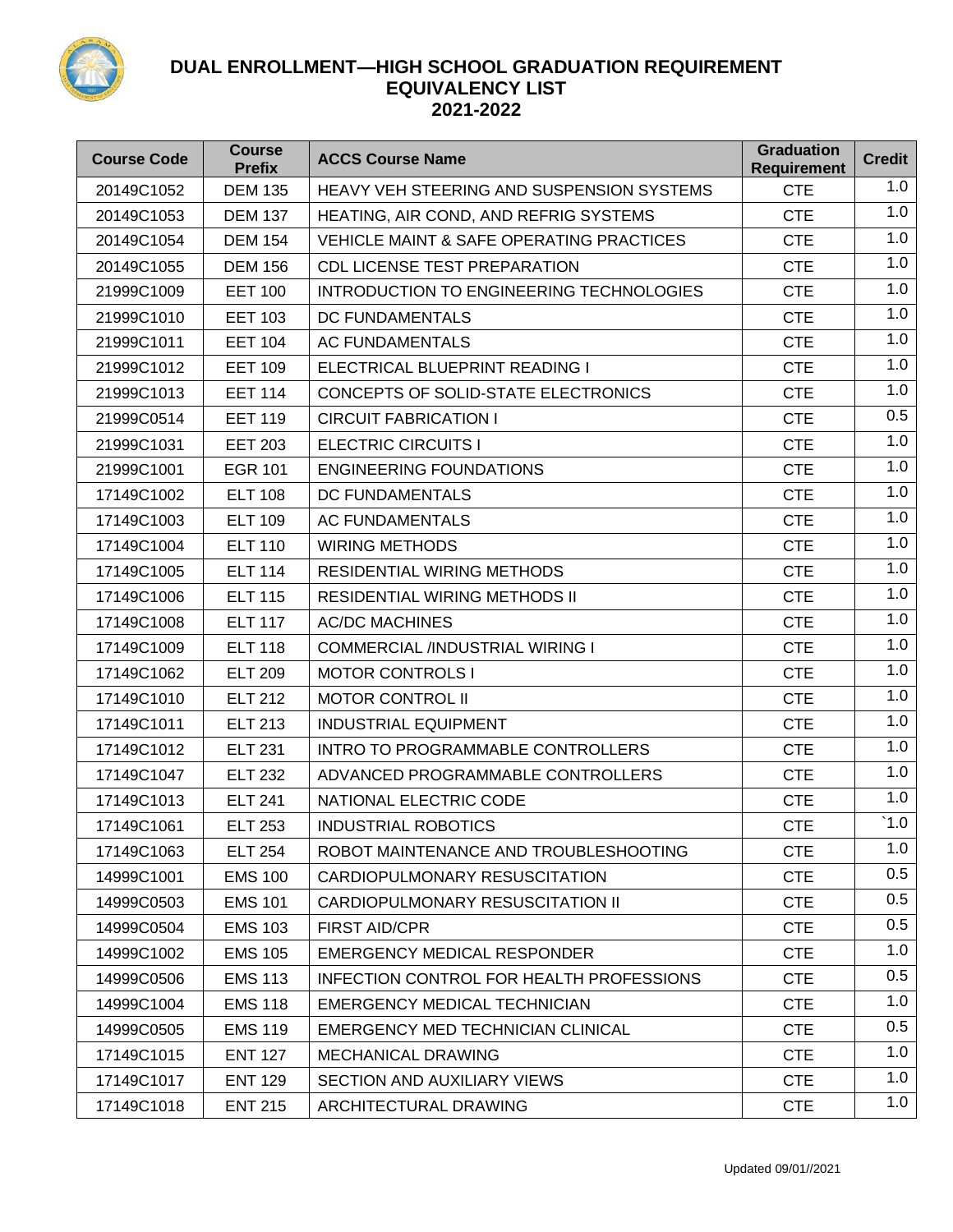

| <b>Course Code</b> | <b>Course</b><br><b>Prefix</b> | <b>ACCS Course Name</b>                         | <b>Graduation</b><br><b>Requirement</b> | <b>Credit</b> |
|--------------------|--------------------------------|-------------------------------------------------|-----------------------------------------|---------------|
| 21999C1021         | <b>ETC 101</b>                 | <b>DC FUNDAMENTALS</b>                          | <b>CTE</b>                              | 1.0           |
| 21999C1022         | <b>ETC 102</b>                 | AC FUNDAMENTALS                                 | <b>CTE</b>                              | 1.0           |
| 21999C1024         | <b>ETC 108</b>                 | <b>MOTOR CONTROLS I</b>                         | <b>CTE</b>                              | 1.0           |
| 15999C1031         | <b>FSC 100</b>                 | ORIENTATION & TERMINOLOGY OF FIRE SERV          | <b>CTE</b>                              | 1.0           |
| 15999C1007         | <b>FSC 161</b>                 | HAZARDOUS MATERIALS AWARE AND OPERATIONS        | <b>CTE</b>                              | 1.0           |
| 11999C1016         | <b>GRD 150</b>                 | <b>WEB DESIGN</b>                               | <b>CTE</b>                              | 1.0           |
| 11999C1017         | <b>GRD 250</b>                 | <b>WEB MEDIA</b>                                | <b>CTE</b>                              | 1.0           |
| 19999C0501         | <b>HEC 131</b>                 | INTRODUCTION TO CLOTHING CONSTRUCTION I         | <b>CTE</b>                              | 0.5           |
| 16999C1001         | <b>HEC 140</b>                 | PRINCIPLES OF NUTRITION                         | <b>CTE</b>                              | 1.0           |
| 14999C1006         | <b>HIT 110</b>                 | MEDICAL TERMINOLOGY                             | <b>CTE</b>                              | 1.0           |
| 14999C1007         | <b>HIT 115</b>                 | PATHOPHYSIOLOGY & PHARMACOLOGY FOR HIT          | <b>CTE</b>                              | 1.0           |
| 14999C1009         | <b>HIT 130</b>                 | HIT CLASSIFICATION AND REIMBURSEMENT            | <b>CTE</b>                              | 1.0           |
| 14999C1010         | <b>HIT 134</b>                 | HIT LEGAL AND ETHICAL ISSUES                    | <b>CTE</b>                              | 1.0           |
| 14999C1011         | <b>HIT 151</b>                 | HEALTH DATA CONTENT AND STRUCTURE               | <b>CTE</b>                              | 1.0           |
| 14999C1012         | <b>HIT 153</b>                 | <b>HEALTHCARE DELIVERY SYSTEMS</b>              | <b>CTE</b>                              | 1.0           |
| 18999C1008         | <b>HOC 136</b>                 | RESIDENTIAL LANDSCAPE DESIGN                    | <b>CTE</b>                              | 1.0           |
| 18999C1009         | <b>HOC 230</b>                 | <b>VEGETABLE AND ORCHARD CROPS</b>              | <b>CTE</b>                              | 1.0           |
| 18999C0510         | <b>HOC 277</b>                 | DEVELOPMENTS IN HORTICULTURE                    | <b>CTE</b>                              | 0.5           |
| 14999C1021         | <b>HPS 105</b>                 | <b>MEDICAL TERMINOLOGY</b>                      | <b>CTE</b>                              | 1.0           |
| 14999C0523         | <b>HPS 114</b>                 | <b>BASIC PHARMACOLOGY</b>                       | <b>CTE</b>                              | 0.5           |
| 17149C1019         | <b>IET 111</b>                 | DC FUNDAMENTALS                                 | <b>CTE</b>                              | 1.0           |
| 17149C1020         | <b>IET 114</b>                 | <b>BASIC ELECTRICITY</b>                        | <b>CTE</b>                              | 1.0           |
| 17149C1021         | <b>IET 122</b>                 | ROTATING MACHINERY AND CONTROLS                 | <b>CTE</b>                              | 1.0           |
| 17149C1022         | <b>IET 131</b>                 | <b>FLUID POWER SYSTEMS</b>                      | <b>CTE</b>                              | 1.0           |
| 17149C1023         | <b>IET 143</b>                 | PRINCIPLES OF ELECTRICITY                       | <b>CTE</b>                              | 1.0           |
| 17149C1024         | <b>IET 232</b>                 | ADV PROGRAMMABLE LOGIC CONTROLLERS              | <b>CTE</b>                              | 1.0           |
| 17149C1025         | <b>ILT 100</b>                 | APPLIED ELECTRONIC COMPUTATION                  | <b>CTE</b>                              | 1.0           |
| 17149C1026         | <b>ILT 106</b>                 | <b>CONCEPTS OF DIRECT CURRENT</b>               | <b>CTE</b>                              | 1.0           |
| 17149C1027         | <b>ILT 107</b>                 | CONCEPTS OF ALTERNATING CURRENT                 | <b>CTE</b>                              | 1.0           |
| 17149C1028         | <b>ILT 108</b>                 | INTRO TO INSTRUMENTS AND PROCESS CONTROL        | <b>CTE</b>                              | 1.0           |
| 17149C1058         | <b>ILT 110</b>                 | ADVANCED INDUSTRIAL PROCESS CONTROL TECH        | <b>CTE</b>                              | 1.0           |
| 17149C1064         | <b>ILT 114</b>                 | <b>INSTRUMENTAL OPERATION &amp; CALIBRATION</b> | <b>CTE</b>                              | 1.0           |
| 17149C1029         | <b>ILT 117</b>                 | PRINCIPLES OF CONSTRUCTION WIRING               | <b>CTE</b>                              | 1.0           |
| 17149C1032         | <b>ILT 139</b>                 | INTRODUCTION TO ROBOTIC PROGRAMMING             | <b>CTE</b>                              | 1.0           |
| 17149C1033         | <b>ILT 160</b>                 | DC FUNDAMENTALS                                 | <b>CTE</b>                              | 1.0           |
| 17149C1034         | <b>ILT 161</b>                 | <b>AC FUNDAMENTALS</b>                          | <b>CTE</b>                              | 1.0           |
| 17149C1035         | <b>ILT 162</b>                 | <b>SOLID STATE FUNDAMENTALS</b>                 | <b>CTE</b>                              | 1.0           |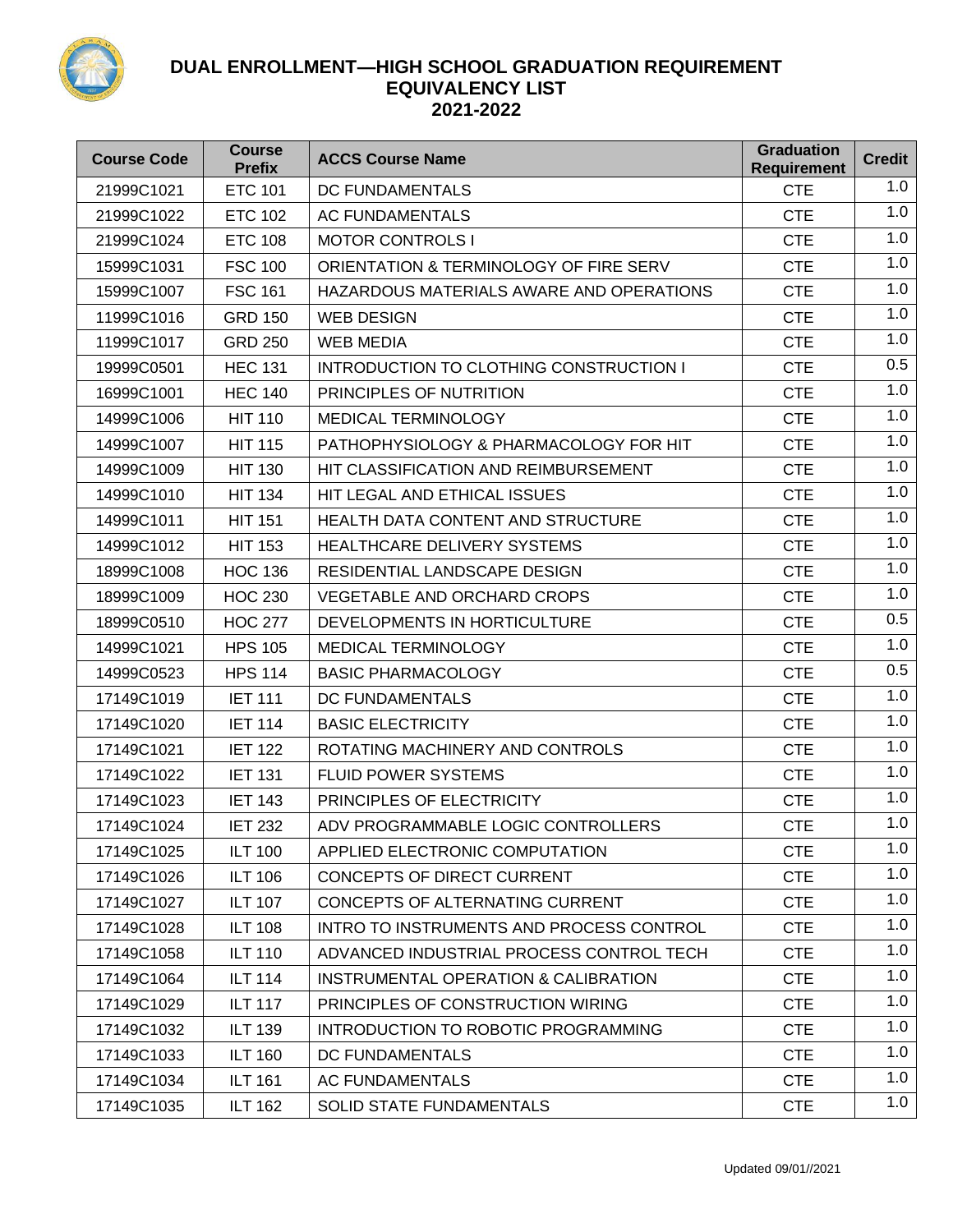

| <b>Course Code</b> | <b>Course</b><br><b>Prefix</b> | <b>ACCS Course Name</b>                               | <b>Graduation</b><br><b>Requirement</b> | <b>Credit</b> |
|--------------------|--------------------------------|-------------------------------------------------------|-----------------------------------------|---------------|
| 17149C0537         | <b>ILT 164</b>                 | <b>CIRCUIT FABRICATION I</b>                          | <b>CTE</b>                              | 0.5           |
| 17149C1038         | <b>ILT 166</b>                 | <b>MOTORS &amp; TRANSFORMERS I</b>                    | <b>CTE</b>                              | 1.0           |
| 17149C1040         | <b>ILT 169</b>                 | <b>HYDRAULICS/PNEUMATICS</b>                          | <b>CTE</b>                              | 1.0           |
| 17149C1042         | <b>ILT 196</b>                 | ADV PROGRAMMABLE LOGIC CONTROLLERS                    | <b>CTE</b>                              | 1.0           |
| 17149C1059         | <b>ILT 197</b>                 | <b>MOTOR CONTROLS I</b>                               | <b>CTE</b>                              | 1.0           |
| 17149C1046         | <b>ILT 235</b>                 | PRINCIPLES OF ROBOTIC SYSTEMS                         | <b>CTE</b>                              | 1.0           |
| 17149C1060         | <b>ILT 271</b>                 | <b>INDEPENDENT STUDY</b>                              | <b>CTE</b>                              | 0.5           |
| 13999C1021         | <b>INT 101</b>                 | DC FUNDAMENTALS                                       | <b>CTE</b>                              | 1.0           |
| 13999C1020         | <b>INT 102</b>                 | INDUSTRIAL MAINTENANCE CUTTING/WELDING                | <b>CTE</b>                              | 1.0           |
| 13999C1019         | <b>INT 103</b>                 | <b>AC FUNDAMENTALS</b>                                | <b>CTE</b>                              | 1.0           |
| 13999C1018         | <b>INT 104</b>                 | PRINCIPLES OF TECHNOLOGY                              | <b>CTE</b>                              | 1.0           |
| 13999C1017         | <b>INT 106</b>                 | ELEMENTS OF INDUSTRIAL MECHANICS                      | <b>CTE</b>                              | 1.0           |
| 13999C1015         | <b>INT 117</b>                 | PRINCIPLES OF INDUSTRIAL MECHANICS                    | <b>CTE</b>                              | 1.0           |
| 13999C1014         | <b>INT 118</b>                 | FUND OF INDUSTRIAL HYDRAULICS & PNEMATICS             | <b>CTE</b>                              | 1.0           |
| 13999C1012         | <b>INT 127</b>                 | PRIN OF INDUSTRIAL PUMPS AND PIPING SYSTEMS           | <b>CTE</b>                              | 1.0           |
| 13999C1070         | <b>INT 132</b>                 | PREVENTATIVE AND PREDICTIVE MAINTENANCE               | <b>CTE</b>                              | 1.0           |
| 13999C1011         | <b>INT 134</b>                 | PRIN OF IND MAIN WELD & METAL CUTTING TECH            | <b>CTE</b>                              | 1.0           |
| 13999C1010         | <b>INT 153</b>                 | <b>PRECISION MACHINING FUNDAMENTALS I</b>             | <b>CTE</b>                              | 1.0           |
| 13999C1009         | <b>INT 158</b>                 | <b>INDUSTRIAL WIRING I</b>                            | <b>CTE</b>                              | 1.0           |
| 13999C1086         | <b>INT 161</b>                 | <b>BLUEPRINT READING FOR INDUSTRY</b>                 | <b>CTE</b>                              | 1.0           |
| 13999C1008         | <b>INT 184</b>                 | INTRO TO PROGRAMMABLE LOGIC CONTROLLERS               | <b>CTE</b>                              | 1.0           |
| 13999C1007         | <b>INT 215</b>                 | <b>TROUBLESHOOTING TECHNIQUES</b>                     | <b>CTE</b>                              | 1.0           |
| 17049C1025         | <b>IRW 111</b>                 | <b>IRONWORKER TOOLS AND EQUIPMENT</b>                 | <b>CTE</b>                              | 1.0           |
| 17049C1026         | <b>IRW 113</b>                 | <b>IRONWORKER TRADE PRACTICES</b>                     | <b>CTE</b>                              | 1.0           |
| 17049C1027         | <b>IRW 115</b>                 | <b>IRONWORKER FIELD WORK</b>                          | <b>CTE</b>                              | 1.0           |
| 17049C1018         | <b>MAS 111</b>                 | <b>MASONRY FUNDAMENTALS</b>                           | <b>CTE</b>                              | 1.0           |
| 17049C1020         | <b>MAS 131</b>                 | <b>BRICK/BLOCK MASONRY FUNDAMENTALS II</b>            | <b>CTE</b>                              | 1.0           |
| 17049C1024         | <b>MAS 171</b>                 | RESIDENTIAL/COMMERCIAL MASONRY                        | <b>CTE</b>                              | 1.0           |
| 14999C1024         | <b>MAT 101</b>                 | <b>MEDICAL TERMINOLOGY</b>                            | <b>CTE</b>                              | 1.0           |
| 14999C1025         | <b>MAT 102</b>                 | <b>MEDICAL ASSISTING THEORY I</b>                     | <b>CTE</b>                              | 1.0           |
| 14999C1026         | <b>MAT 103</b>                 | <b>MEDICAL ASSISTING THEORY II</b>                    | <b>CTE</b>                              | 1.0           |
| 14999C1043         | <b>MAT 111</b>                 | CLINICAL PROCEDURES I FOR MEDICAL ASSISTANT           | <b>CTE</b>                              | 1.0           |
| 14999C1027         | <b>MAT 120</b>                 | <b>MEDICAL ADMINISTRATIVE PROCEDURES I</b>            | <b>CTE</b>                              | 1.0           |
| 14999C1028         | <b>MAT 121</b>                 | MEDICAL ADMINISTRATIVE PROCEDURES II                  | <b>CTE</b>                              | 1.0           |
| 14999C1029         | <b>MAT 122</b>                 | BASIC CONC OF INTERPERSONAL RELATIONSHIPS             | <b>CTE</b>                              | 1.0           |
| 14999C1030         | <b>MAT 125</b>                 | LAB PROCEDURES I FOR MEDICAL ASSISTANT                | <b>CTE</b>                              | 1.0           |
| 14999C1031         | <b>MAT 128</b>                 | <b>MEDICAL LAW &amp; ETHICS FOR MEDICAL ASSISTANT</b> | <b>CTE</b>                              | 1.0           |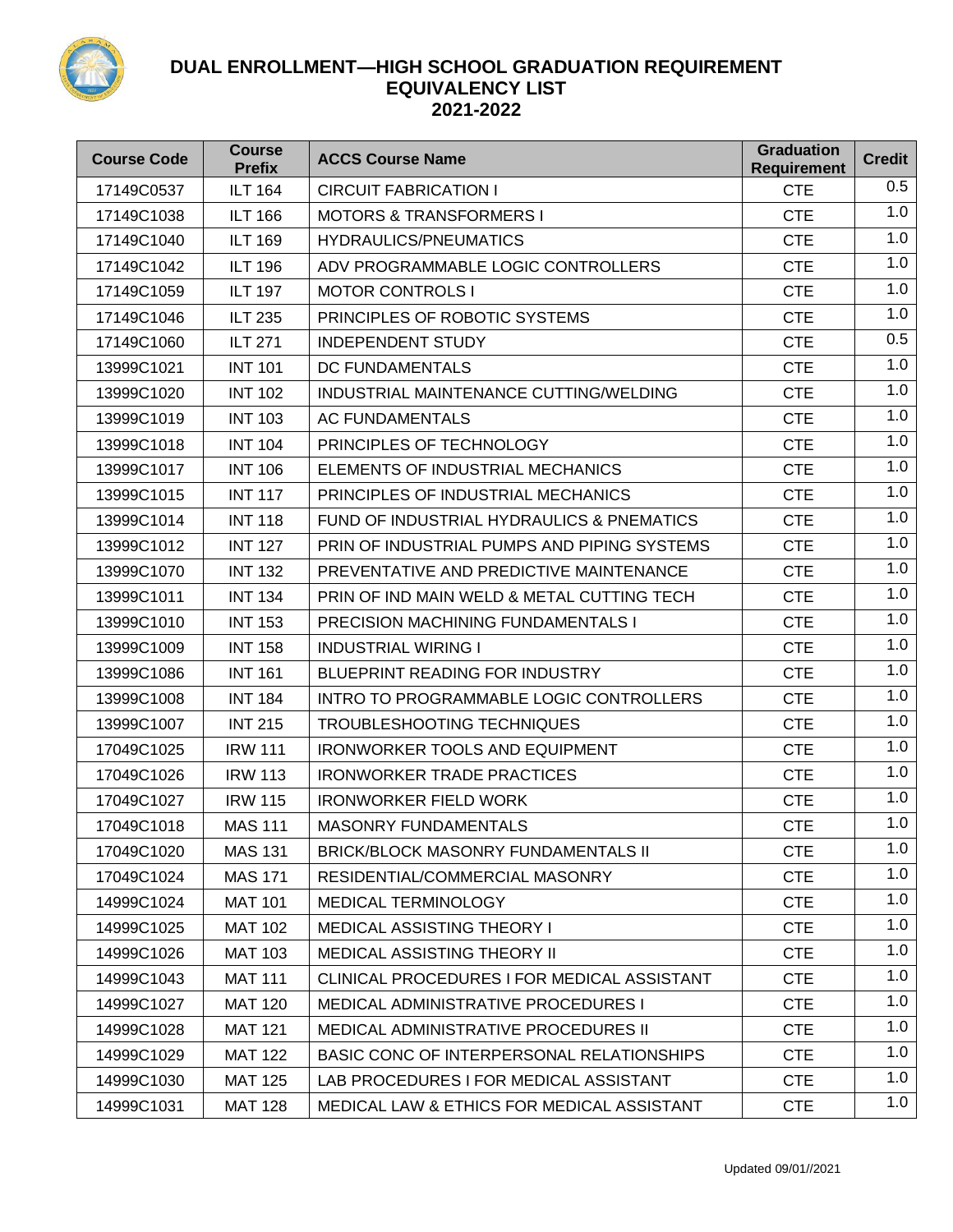

| <b>Course Code</b> | <b>Course</b><br><b>Prefix</b> | <b>ACCS Course Name</b>                       | <b>Graduation</b><br><b>Requirement</b> | <b>Credit</b> |
|--------------------|--------------------------------|-----------------------------------------------|-----------------------------------------|---------------|
| 14999C1045         | <b>MAT 200</b>                 | <b>MANAGEMENT OF OFFICE EMERGENCIES</b>       | <b>CTE</b>                              | 0.5           |
| 14999C1046         | <b>MAT 211</b>                 | CLINICAL PROC II FOR MEDICAL ASSISTANT        | <b>CTE</b>                              | 1.0           |
| 14999C1032         | <b>MAT 215</b>                 | LAB PROCEDURES II FOR MEDICAL ASSISTANT       | <b>CTE</b>                              | 1.0           |
| 14999C1033         | <b>MAT 216</b>                 | PHARMACOLOGY FOR THE MEDICAL OFFICE           | <b>CTE</b>                              | 1.0           |
| 14999C1056         | <b>MAT 218</b>                 | <b>EKG TECHNICIAN</b>                         | <b>CTE</b>                              | 1.0           |
| 14999C1048         | <b>MAT 220</b>                 | <b>MEDICAL OFFICE INSURANCE</b>               | <b>CTE</b>                              | 1.0           |
| 17999C1024         | <b>MDT 105</b>                 | INTRODUCTION TO COMPUTER-AIDED DESIGN         | <b>CTE</b>                              | 1.0           |
| 17999C1028         | <b>MDT 146</b>                 | <b>AUTOCAD CADD</b>                           | <b>CTE</b>                              | 1.0           |
| 17999C1035         | <b>MDT 252</b>                 | ADVANCED SOLID WORKS CADD                     | <b>CTE</b>                              | 1.0           |
| 21999C1027         | <b>MET 190</b>                 | <b>MECHANCIAL TOOLS I</b>                     | <b>CTE</b>                              | 1.0           |
| 13249C1001         | <b>MSP 101</b>                 | <b>BASIC MACHINING TECHNOLOGY</b>             | <b>CTE</b>                              | 1.0           |
| 13249C0504         | <b>MSP 104</b>                 | <b>BASIC MACHINING CALCULATIONS</b>           | <b>CTE</b>                              | 0.5           |
| 13249C1005         | <b>MSP 105</b>                 | <b>LATHES</b>                                 | <b>CTE</b>                              | 1.0           |
| 13249C1006         | <b>MSP 107</b>                 | <b>MILLING MACHINES</b>                       | <b>CTE</b>                              | 1.0           |
| 13249C1007         | <b>MSP 111</b>                 | INTRO TO COMPUTER NUMERICAL CONTROL           | <b>CTE</b>                              | 0.5           |
| 13249C0508         | <b>MSP 121</b>                 | <b>BASIC BLUEPRINT READING FOR MACHINISTS</b> | <b>CTE</b>                              | 0.5           |
| 13249C1009         | <b>MTT 100</b>                 | <b>MACHINING TECHNOLOGY I</b>                 | <b>CTE</b>                              | 1.0           |
| 13249C1011         | <b>MTT 107</b>                 | <b>MACHINING CALCULATIONS I</b>               | <b>CTE</b>                              | 1.0           |
| 13249C1012         | <b>MTT 108</b>                 | <b>MACHINE HANDBOOK FUNCTIONS I</b>           | <b>CTE</b>                              | 1.0           |
| 13249C1013         | <b>MTT 109</b>                 | ORIENTATION TO COMPUTER ASSISTED MANUFAC      | <b>CTE</b>                              | 1.0           |
| 13249C1014         | <b>MTT 121</b>                 | <b>BASIC PRINT READING FOR MACHINISTS</b>     | <b>CTE</b>                              | 1.0           |
| 13249C1066         | <b>MTT 125</b>                 | INTRODUCTION TO MACHINING TECHNOLOGY          | <b>CTE</b>                              | 1.0           |
| 13249C1015         | <b>MTT 127</b>                 | <b>METROLOGY</b>                              | <b>CTE</b>                              | 1.0           |
| 13249C1063         | <b>MTT 128</b>                 | <b>GEO DIMENSIONING AND TOLERANCES</b>        | <b>CTE</b>                              | 1.0           |
| 13249C1065         | <b>MTT 129</b>                 | <b>LATHE OPERATIONS</b>                       | <b>CTE</b>                              | 2.0           |
| 13249C1016         | <b>MTT 134</b>                 | <b>LATHE OPERATIONS I</b>                     | <b>CTE</b>                              | 1.0           |
| 13249C1017         | <b>MTT 135</b>                 | <b>LATHE OPERATIONS I LAB</b>                 | <b>CTE</b>                              | 1.0           |
| 13249C1019         | <b>MTT 137</b>                 | <b>MILLING I</b>                              | <b>CTE</b>                              | 1.0           |
| 13249C1021         | <b>MTT 139</b>                 | <b>BASIC COMPUTER NUMERICAL CONTROL</b>       | <b>CTE</b>                              | 1.0           |
| 13249C1022         | <b>MTT 140</b>                 | BASIC COMPUTER NUM CONTROL TURNING PROG I     | <b>CTE</b>                              | 1.0           |
| 13249C1023         | <b>MTT 141</b>                 | BASIC COMP NUMERICAL CONTROL MILLING PROG I   | <b>CTE</b>                              | 1.0           |
| 13249C1024         | <b>MTT 147</b>                 | <b>INTRODUCTION TO MACHINE SHOP I</b>         | <b>CTE</b>                              | 1.0           |
| 13249C1025         | <b>MTT 148</b>                 | INTRODUCTION TO MACHINE SHOP I LAB            | <b>CTE</b>                              | 1.0           |
| 13249C1026         | <b>MTT 149</b>                 | INTRODUCTION TO MACHINE SHOP II               | <b>CTE</b>                              | 1.0           |
| 13249C1027         | <b>MTT 150</b>                 | INTRODUCTION TO MACHINE SHOP II LAB           | <b>CTE</b>                              | 1.0           |
| 13249C1028         | <b>MTT 171</b>                 | INTERMED BLUEPRINT READING FOR MACHINISTS     | <b>CTE</b>                              | 1.0           |
| 13249C1068         | <b>MTT 213</b>                 | ADV COMPUTER NUMERICAL CONTROL MILLING        | <b>CTE</b>                              | 1.0           |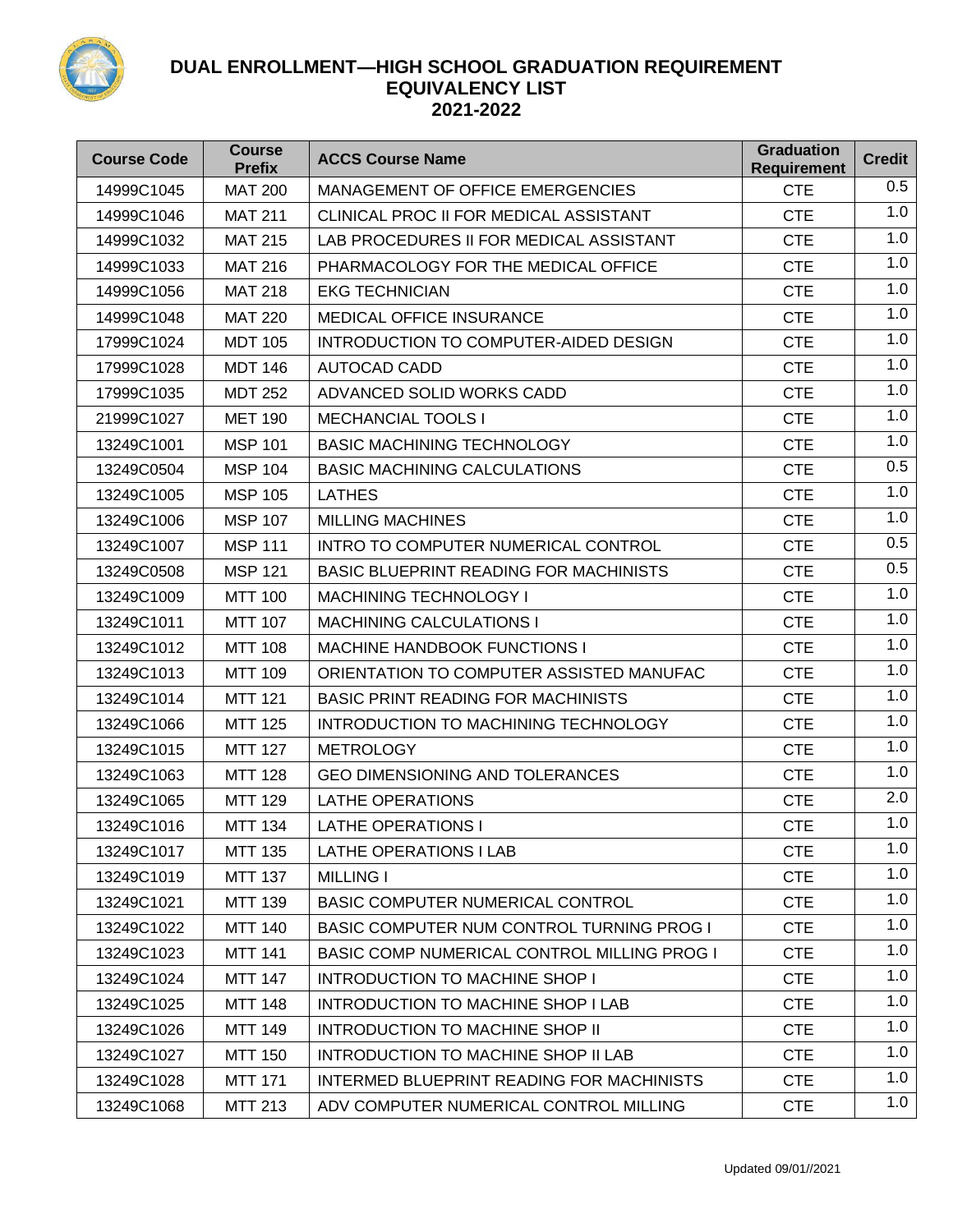

| <b>Course Code</b> | <b>Course</b><br><b>Prefix</b> | <b>ACCS Course Name</b>                      | <b>Graduation</b><br><b>Requirement</b> | <b>Credit</b> |
|--------------------|--------------------------------|----------------------------------------------|-----------------------------------------|---------------|
| 13249C1069         | <b>MTT 218</b>                 | COMPUTER INTEGRATED MANUFACTURING            | <b>CTE</b>                              | 1.0           |
| 13249C1067         | <b>MTT 219</b>                 | COMPUTER NUM CONTROL GRAPHICS: TURNING       | <b>CTE</b>                              | 1.0           |
| 13249C1070         | <b>MTT 241</b>                 | <b>CNC MILLING LAB I</b>                     | <b>CTE</b>                              | 1.0           |
| 13249C1071         | <b>MTT 242</b>                 | <b>CNC MILLING LAB II</b>                    | <b>CTE</b>                              | 1.0           |
| 14999C1034         | <b>NAS 100</b>                 | LONG TERM CARE NURSING ASSISTANT             | <b>CTE</b>                              | 1.0           |
| 14999C1061         | <b>NAS 102</b>                 | <b>MEDICATION ASSISTANT</b>                  | <b>CTE</b>                              | 2.0           |
| 14999C1060         | <b>NAS 111</b>                 | FUNDAMENTALS OF LONG-TERM CARE               | <b>CTE</b>                              | 2.0           |
| 14999C0501         | <b>NAS 112</b>                 | FUNDAMENTALS OF LONG-TERM CARE CLINICALS     | <b>CTE</b>                              | 0.5           |
| 14999C0502         | <b>NAS 115</b>                 | <b>CPR BASIC FIRST AID</b>                   | <b>CTE</b>                              | 0.5           |
| 14999C1035         | <b>NAS 120</b>                 | FUND OF NURSING ASSISTANT/HOME HEALTH AIDE   | <b>CTE</b>                              | 1.0           |
| 14999C1036         | <b>NAS 121</b>                 | FUND OF NURSING ASSISTANT/HOME HEALTH AIDE   | <b>CTE</b>                              | 1.0           |
| 12999C1021         | <b>OAD 101</b>                 | <b>BEGINNING KEYBOARDING</b>                 | <b>CTE</b>                              | 1.0           |
| 12999C1022         | <b>OAD 103</b>                 | <b>INTERMEDIATE KEYBOARDING</b>              | <b>CTE</b>                              | 1.0           |
| 12999C1023         | <b>OAD 104</b>                 | ADVANCED KEYBOARDING                         | <b>CTE</b>                              | 1.0           |
| 12999C1024         | <b>OAD 110</b>                 | <b>COMPUTER NAVIGATION</b>                   | <b>CTE</b>                              | 1.0           |
| 12999C1025         | <b>OAD 125</b>                 | <b>WORD PROCESSING</b>                       | <b>CTE</b>                              | 1.0           |
| 12999C1028         | <b>OAD 130</b>                 | ELECTRONIC CALCULATIONS                      | <b>CTE</b>                              | 1.0           |
| 12999C1029         | <b>OAD 131</b>                 | <b>BUSINESS ENGLISH</b>                      | <b>CTE</b>                              | 1.0           |
| 12999C1030         | <b>OAD 133</b>                 | <b>BUSINESS COMMUNICATIONS</b>               | <b>CTE</b>                              | 1.0           |
| 12999C1031         | <b>OAD 134</b>                 | <b>CAREER &amp; PROFESSIONAL DEVELOPMENT</b> | <b>CTE</b>                              | 1.0           |
| 12999C1033         | <b>OAD 138</b>                 | RECORDS/INFORMATION MANAGEMENT               | <b>CTE</b>                              | 1.0           |
| 12999C1035         | <b>OAD 211</b>                 | <b>MEDICAL TERMINOLOGY</b>                   | <b>CTE</b>                              | 1.0           |
| 12999C1038         | <b>OAD 217</b>                 | <b>OFFICE MANAGEMENT</b>                     | <b>CTE</b>                              | 1.0           |
| 12999C1039         | <b>OAD 218</b>                 | OFFICE PROCEDURES                            | <b>CTE</b>                              | 1.0           |
| 12999C1040         | <b>OAD 230</b>                 | COMPUTERIZED DESKTOP PUBLISHING              | <b>CTE</b>                              | 1.0           |
| 12999C1042         | <b>OAD 243</b>                 | SPREADSHEET APPLICATIONS                     | <b>CTE</b>                              | 1.0           |
| 12999C1043         | <b>OAD 244</b>                 | DATABASE APPLICATIONS                        | <b>CTE</b>                              | 1.0           |
| 13999C1052         | <b>PFT 101</b>                 | <b>INTRODUCTION TO PIPEFITTING</b>           | <b>CTE</b>                              | 1.0           |
| 13999C1061         | <b>PFT 103</b>                 | INTRODUCTION TO PIPEFITTING TOOLS            | <b>CTE</b>                              | 1.0           |
| 13999C1062         | <b>PFT 105</b>                 | INTRODUCTION TO PIPEFITTING BLUEPRINTS       | <b>CTE</b>                              | 1.0           |
| 13999C1063         | <b>PFT 106</b>                 | INTRO TO PIPING SYS, DRAWINGS DETAIL SHEETS  | <b>CTE</b>                              | 1.0           |
| 13999C1064         | <b>PFT 107</b>                 | THREADED PIPE & SOCKET WELD PIPE FABRIC      | <b>CTE</b>                              | 1.0           |
| 13999C1065         | <b>PFT 108</b>                 | THREADED & SOCKET WELD PIPE                  | <b>CTE</b>                              | 1.0           |
| 13999C1066         | <b>PFT 109</b>                 | BUTT WELD PIPE FITTING AND PIPE RIGGING      | <b>CTE</b>                              | 1.0           |
| 13999C1067         | <b>PFT 111</b>                 | PIPE RIGGING AND BUTT WELD FABRICATION       | <b>CTE</b>                              | 1.0           |
| 14999C1037         | <b>PHL 210</b>                 | ETHICS AND THE HEALTH SCIENCES               | <b>CTE</b>                              | 1.0           |
| 15999C1020         | <b>PRL 160</b>                 | CRIMINAL LAW AND PROCEDURE                   | <b>CTE</b>                              | 1.0           |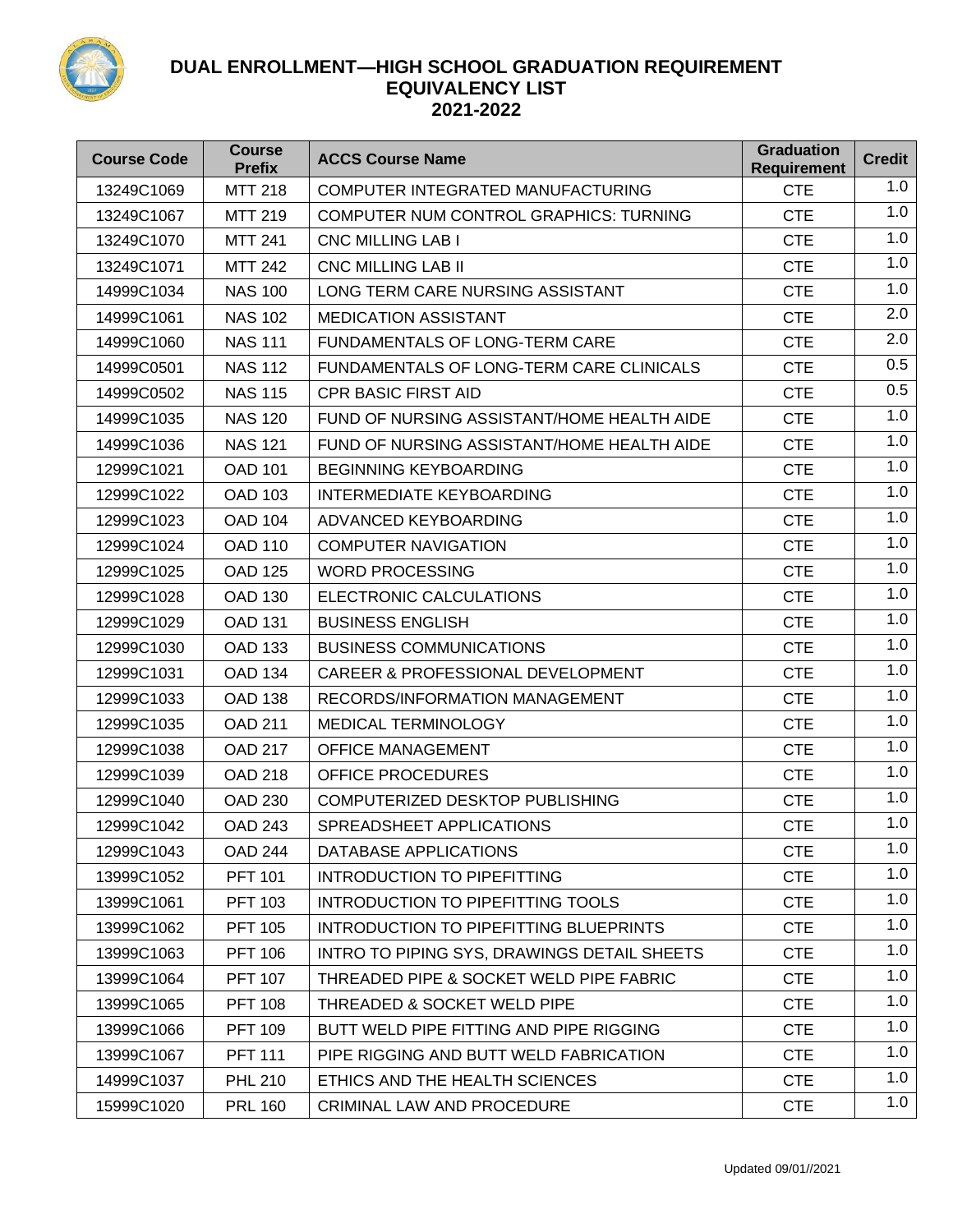

| <b>Course Code</b> | <b>Course</b><br><b>Prefix</b> | <b>ACCS Course Name</b>                  | <b>Graduation</b><br><b>Requirement</b> | <b>Credit</b> |
|--------------------|--------------------------------|------------------------------------------|-----------------------------------------|---------------|
| 14999C0537         | <b>PTA 180</b>                 | <b>MEDICAL TERMINOLOGY</b>               | <b>CTE</b>                              | 0.5           |
| 19149C1058         | <b>SAL 133</b>                 | SALON MANAGEMENT TECHNOLOGY              | <b>CTE</b>                              | 1.0           |
| 12999C1045         | <b>SET 103</b>                 | <b>INTERMEDIATE KEYBOARDING</b>          | <b>CTE</b>                              | 1.0           |
| 12999C1047         | <b>SET 110</b>                 | <b>COMPUTER NAVIGATION</b>               | <b>CTE</b>                              | 1.0           |
| 12999C1048         | <b>SET 125</b>                 | <b>BASIC WORD PROCESSING</b>             | <b>CTE</b>                              | 1.0           |
| 12999C1051         | <b>SET 130</b>                 | ELECTRONIC CALCULATIONS                  | <b>CTE</b>                              | 1.0           |
| 12999C1053         | <b>SET 134</b>                 | CAREER AND PROFESSIONAL DEVELOPMENT      | <b>CTE</b>                              | 1.0           |
| 12999C1054         | <b>SET 218</b>                 | <b>OFFICE PROCEDURES</b>                 | <b>CTE</b>                              | 1.0           |
| 12999C1055         | <b>SET 243</b>                 | SPREADSHEET APPLICATIONS                 | <b>CTE</b>                              | 1.0           |
| 12999C1056         | <b>SET 244</b>                 | DATABASE CONCEPTS                        | <b>CTE</b>                              | 1.0           |
| 15999C1015         | <b>SOC 208</b>                 | INTRODUCTION TO CRIMINOLOGY              | <b>CTE</b>                              | 1.0           |
| 20149C1056         | <b>VTR 112</b>                 | ELECTRICAL FUNDAMENTALS                  | <b>CTE</b>                              | 1.0           |
| 20149C1057         | <b>VTR 121</b>                 | <b>BRAKING SYSTEMS</b>                   | <b>CTE</b>                              | 1.0           |
| 20149C1059         | <b>VTR 133</b>                 | MOTOR VEHICLE AIR CONDITIONING           | <b>CTE</b>                              | 1.0           |
| 13249C1029         | <b>WDT 108</b>                 | <b>SMAW FILLET/OFC</b>                   | <b>CTE</b>                              | 1.0           |
| 13249C1030         | <b>WDT 109</b>                 | <b>SMAW FILLET/PAC/CAC</b>               | <b>CTE</b>                              | 1.0           |
| 13249C1031         | <b>WDT 110</b>                 | INDUSTRIAL BLUEPRINT READING             | <b>CTE</b>                              | 1.0           |
| 13249C1032         | <b>WDT 115</b>                 | <b>GTAW CARBON PIPE</b>                  | <b>CTE</b>                              | 1.0           |
| 13249C1033         | <b>WDT 116</b>                 | <b>GTAW STAINLESS PIPE</b>               | <b>CTE</b>                              | 1.0           |
| 13249C1034         | <b>WDT 119</b>                 | GAS METAL ARC/FLUX FORED ARC WELDING     | <b>CTE</b>                              | 1.0           |
| 13249C1035         | <b>WDT 120</b>                 | SHIELDED METAL ARC WELDING GROOVE        | <b>CTE</b>                              | 1.0           |
| 13249C1036         | <b>WDT 122</b>                 | <b>SMAW FILLET/OFC LAB</b>               | <b>CTE</b>                              | 1.0           |
| 13249C1037         | <b>WDT 123</b>                 | SMAW FILLET/ PAC/CAC LAB                 | <b>CTE</b>                              | 1.0           |
| 13249C1038         | <b>WDT 124</b>                 | GAS METAL ARC/FLUX CORED ARC WELDING LAB | <b>CTE</b>                              | 1.0           |
| 13249C1039         | <b>WDT 125</b>                 | SHIELDED METAL ARC WELDING GROOVE LAB    | <b>CTE</b>                              | 1.0           |
| 13249C1040         | <b>WDT 155</b>                 | <b>GTAW CARBON PIPE LAB</b>              | <b>CTE</b>                              | 1.0           |
| 13249C1041         | <b>WDT 156</b>                 | <b>GTAW STAINLESS PIPE LAB</b>           | <b>CTE</b>                              | 1.0           |
| 13249C1042         | <b>WDT 157</b>                 | CONSUMABLE WELDING PROCESSES             | <b>CTE</b>                              | 1.0           |
| 13249C1043         | <b>WDT 158</b>                 | CONSUMABLE WELDING PROCESSES LAB         | <b>CTE</b>                              | 1.0           |
| 13249C1044         | <b>WDT 166</b>                 | FLUX CORE ARC WELDING (FCAW)             | <b>CTE</b>                              | 1.0           |
| 13249C1045         | <b>WDT 167</b>                 | FLUX CORE ARC WELDING LAB                | <b>CTE</b>                              | 1.0           |
| 13249C1046         | <b>WDT 217</b>                 | <b>SMAW CARBON PIPE</b>                  | <b>CTE</b>                              | 1.0           |
| 13249C1072         | <b>WDT 218</b>                 | <b>CERTIFICATION</b>                     | <b>CTE</b>                              | 1.0           |
| 13249C1047         | <b>WDT 219</b>                 | <b>WELDING INSPECTION/TESTING</b>        | <b>CTE</b>                              | 1.0           |
| 13249C1048         | <b>WDT 221</b>                 | PIPEFITTING AND FABRICATION              | <b>CTE</b>                              | 1.0           |
| 13249C1050         | <b>WDT 228</b>                 | <b>GAS TUNGSTEN ARC WELDING</b>          | <b>CTE</b>                              | 1.0           |
| 13249C1051         | <b>WDT 257</b>                 | <b>SMAW CARBON PIPE LAB</b>              | <b>CTE</b>                              | 1.0           |